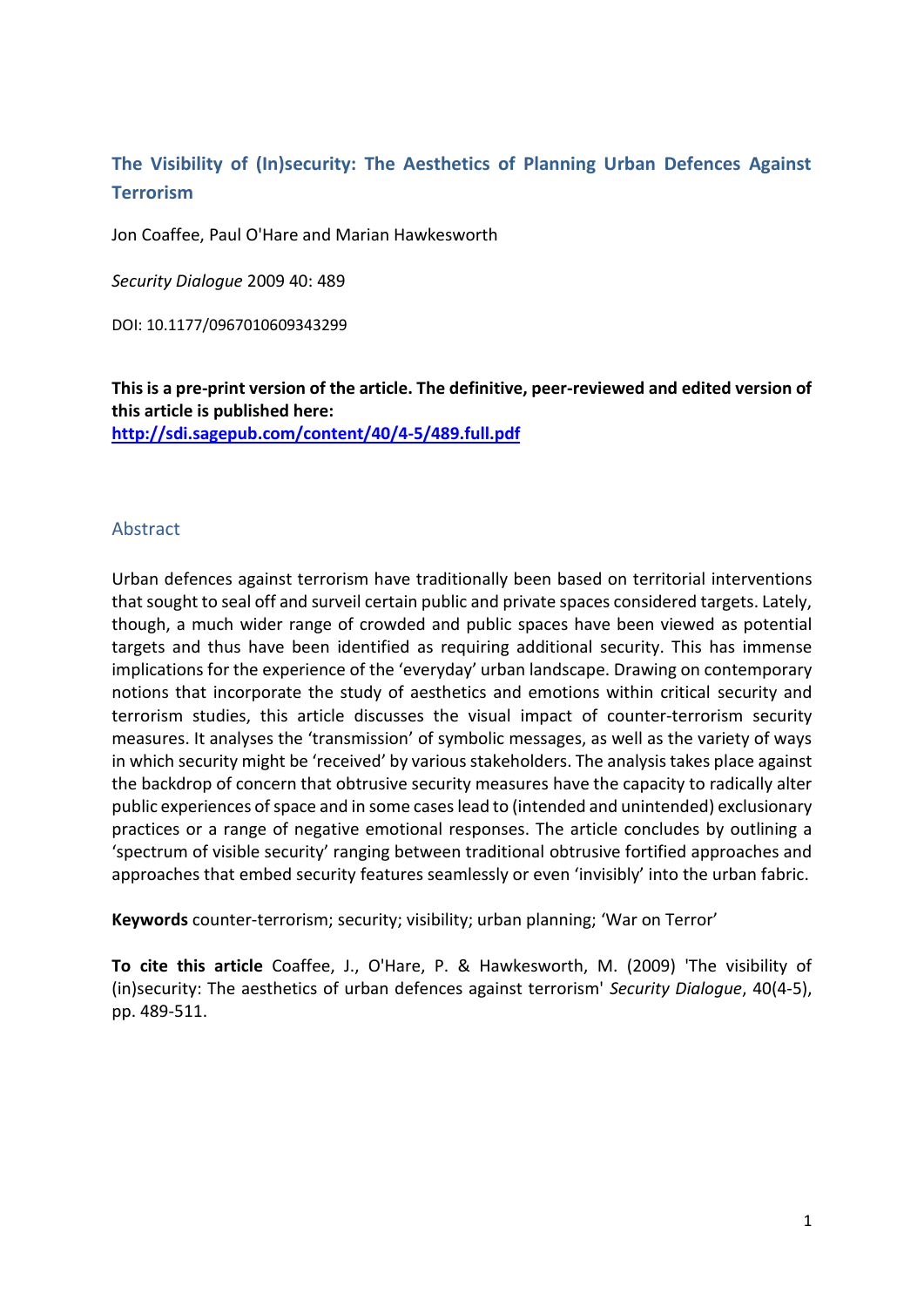# Introduction

**.** 

Recently, the UK government identified the range of risks confronting the nation in its first ever National Security Strategy. The Strategy noted that 'providing security for the nation and for its citizens remains the most important responsibility of government' (Cabinet Office, 2008: para. 1.1). As a result, recent security policy has been pursued through anticipatory, precautionary and preparatory security measures that aim to fuse risk-management policymaking agendas across a range of scales and stakeholders (Coaffee & Murakami Wood, 2006). Turning specifically to the threat of terrorism, it is argued that in the UK the targets of terrorist attack have been expanded to encompass a range of 'crowded places', such as shopping centres, nightclubs and sports stadiums, with the express aim of inflicting mass casualties.<sup>1</sup> Adopting a less overtly hierarchical response  $-$  focusing more on *governance* interaction than on *governmental* interventions – the task of countering the threat against such 'everyday' urban spaces is subsequently embracing and 'responsibilizing' a range of non-state and civil society actors.<sup>2</sup>

Against this backdrop, the changing nature of the terror threat facing many Western cities and the subsequent responses require analysis through different frames of reference. With this in mind, the article is divided into two main sections. First, further context regarding the study of space, politics and aesthetics is provided through a discussion of the often so-called literary and aesthetic turn in the study of terrorism (Moore, Cerwyn, 2006). Here we are particularly concerned not only with the role of the urban landscape in mirroring security and counter-terror policies, but also with how such visual symbolism is perceived by different audiences and how emotional reactions might be further considered within security policy. Second, we relate these ideas to an analysis of contemporary urban planning and national security policy in the UK and the USA after  $9/11$ .<sup>3</sup> These policies, we contend, comprise a dual strategy: while security features at some sites are expected to be obtrusive, at other sites inconspicuous security is required to help such defensive measures become acceptable to the public. We discuss this idea of 'acceptability' through the development of a 'paradox of visible security'. The policy implications of this are unpacked through the analysis of a continuum of visible security. This reflects upon recent attempts to embed counter-terrorism features into the contemporary urban landscape, providing tentative lessons for how future security and counterterrorism policy may be pursued more sensitively at the urban scale.

# Rethinking Space, Landscape and Aesthetics in the Post-9/11 World

In the post-9/11 era, international security studies and associated polices have increasingly embraced notions of human security that place people, rather than the state, at the centre of security policy (Krause & Williams, 1997; Paris, 2001; McDonald, 2002). One observable outcome of this shift in emphasis has been that the onus and responsibility for preventing and preparing for emergencies, or

 $1$  This is in addition to 'conventional' terrorist modi operandi directed against, in most part, economic, military and symbolic targets, with the primary aim of inflicting disruption and winning media coverage rather than causing large numbers of casualties. That said, in the past, crowded places have been targeted. Now, however, they are perceived to be primary targets.

<sup>&</sup>lt;sup>2</sup> For a more detailed elaboration of statist and non-statist approaches to security within international relations, see Coward (2006).

 $3$  As a counterpoint to this, it is clear that the type of counter-terrorist intervention varies according to context; see, for example, the 2007 special edition of the Cambridge Review of International Affairs (vol. 20, no. 2).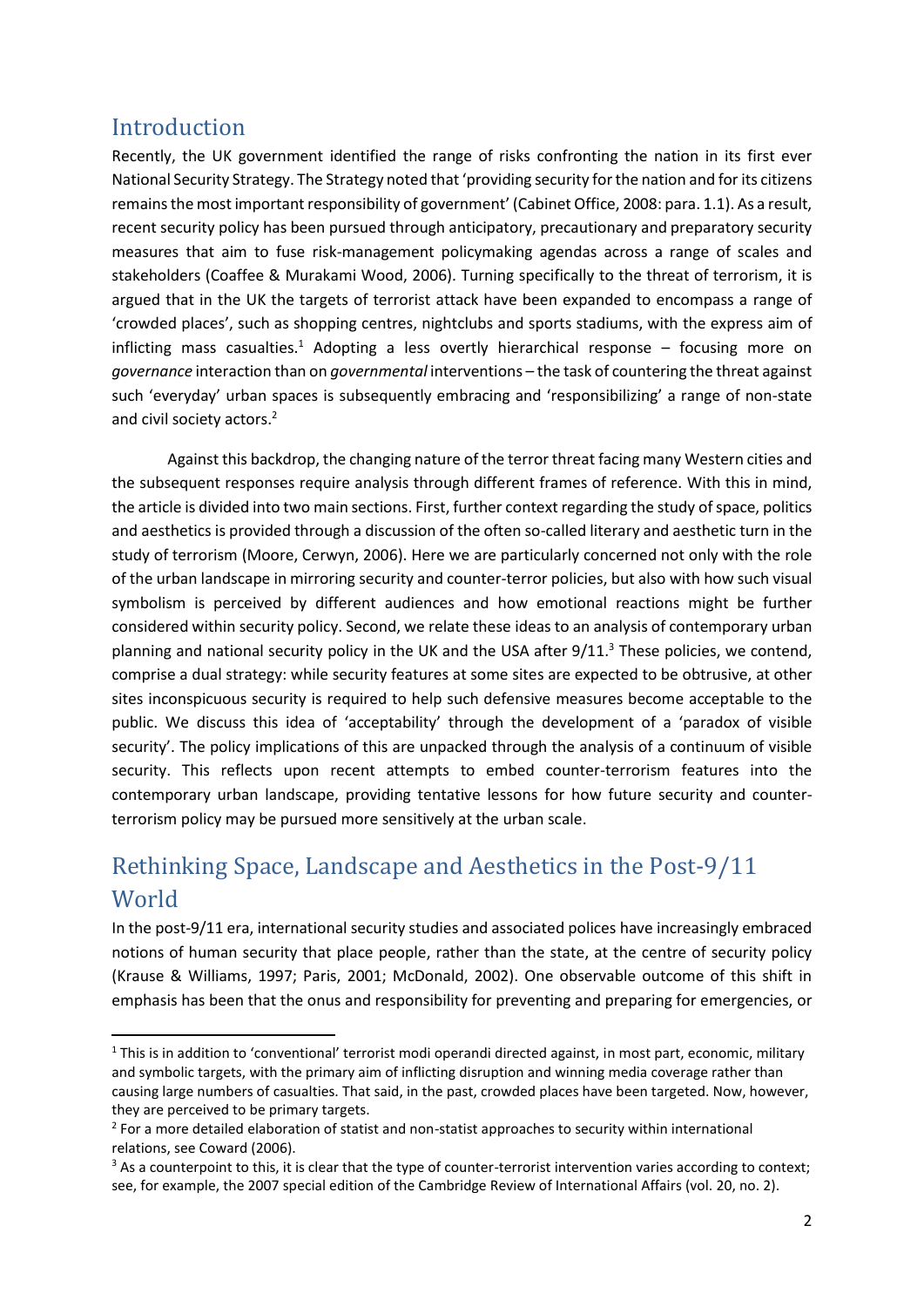for enhancing security, has been increasingly transferred to other actors, such as a range of builtenvironment professions, the private sector, and communities and individuals (Rose, 2000; Coaffee & O'Hare, 2008). Such 'co-option' of non-statutory actors for assistance in state security agendas challenges traditional security studies orthodoxy.

At the same time, some scholars have argued for the increased consideration of aesthetics in relation to terrorism and security studies. This arises from the realization that 'whilst security threats are becoming increasingly complex and transnational, our means of understanding and responding to them have remained largely unchanged' (Bleiker, 2006: 77). The 'turn' towards such interpretative approaches can be seen as an attempt to understand how texts, art, architecture and other visual phenomena might reflect dominant political ideologies, and the role of particular agencies (not just the state) in the conduct of war and in pursuing national security (Campbell, 2003). For example, it has been suggested that the agents of normalizing and disciplinary power may extend beyond the usual suspects of social scientists, psychologists and teachers to include other professionals, such as urban planners.<sup>4</sup> Similarly, theories of aesthetics reveal how art and other forms of culture can act as 'sites' of complex identity construction, potentially applicable to the visual realm of security and violence (Moore, Cerwyn, 2006; Bleiker, 2000, 2006).

Other approaches illuminate how emotional insights, including the fear of attack, may arise from policy responses to (in)security concerns. Work by Massumi (1993: viii) in the 1990s noted that this is by no means a new phenomenon and that, particularly after World War II, the 'social landscape of fear' has been intensified. Furthermore, Massumi argued that a low level 'ambient' fear has now infiltrated everyday life and highlights how the materiality of the body and associated emotions are ultimately objects of 'technologies of fear' or of policy responses to perceived threats. Likewise, in his ground-breaking essay 'Society of Control', Giles Deleuze (1992) argued that since the end of World War II a new society – the society of control – has replaced the prewar disciplinary society in which 'enclosures' maintained order through the management of wages and discipline or other regulatory networks. In a society of control, everyday control is more pervasive but hidden, and is, according to Hardt & Negri (2002: 23), 'ever more immanent to the social field [and] distributed throughout the brains and bodies of the citizens'. Moreover, this means that the society of control is 'characterized by an intensification and generalization of the normalizing apparatuses of disciplinarity that internally animate our common and daily practices'.<sup>5</sup> As Foucault (1977: 173) noted in *Discipline and Punish*, mechanisms of everyday control (of people's movement or behaviour) are viewed as unimportant by citizens when the role of such instrumentation is forgotten or masked.

Such everyday emotions, as part of a broader biopolitics, $<sup>6</sup>$  have been largely ignored in</sup> traditional scholarship in the international relations field.<sup>7</sup> Rather, a number of authors in the immediate post-9/11 era have articulated how policy discourses of security and crisis have been written in ways that privilege the worldviews of political leaders at the expense of the experiences of ordinary citizens (Jackson, 2005; Croft, 2006). More specifically, Paul Saurette (2006) has questioned

<sup>&</sup>lt;sup>4</sup> See Richardson (1996: 281) for an overview of this particularly Foucauldian approach.

 $5$  Cited in Campbell (2005: 950).

<sup>&</sup>lt;sup>6</sup> 'Biopolitics' is a term derived from Foucault's work analysing a type of political control. It concerns the regulation and control of populations through, for example, apparatuses of security like police forces and the exercise of power through micromechanisms of exclusion and surveillance; see Hawkesworth (2002). <sup>7</sup> See Fierke (2007) for an exception.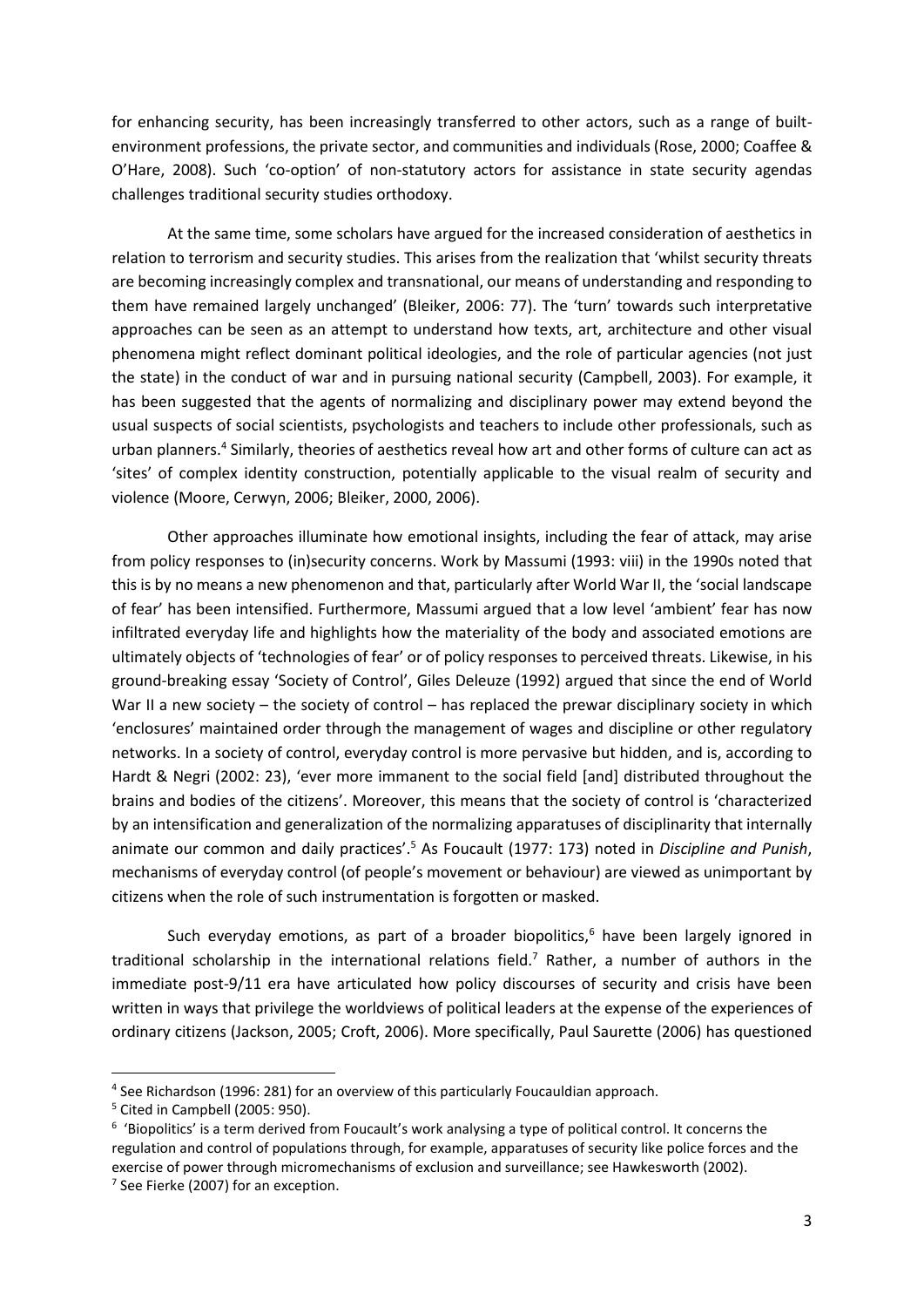whether an understanding of new fears associated with the 9/11 attacks can be adequately conceptualized unless the role of emotions – for example the feeling of humiliation and the selfperceptions it can shape – is theorized in political policy.

More recently, some scholars have highlighted how the 'aesthetic domains' of literature, visual art, music and – critically for the present article – architecture might offer further insights into the symbolic and emotional impact of terrorism and the relationship between aesthetics and politics (Bleiker, 2006: 82; see also Moore, Cerwyn, 2006). Similarly, Martin Coward (2006: 60) has noted how, particularly among British international relations scholars, there exists a 'tendency towards qualitative, hermeneutic inquiry (as opposed to the quantitative methods that dominate American political science's analysis of global order) [that] seems well placed to investigate the conceptual contours of the discipline'.

Although such interpretive approaches have, to date, been neglected by many scholars in international relations and political science, they have been embraced to a much larger extent within the social sciences. Bleiker & Hutchinson (2008: 115), for instance, make a number of 'propositions' that, they argue, might help facilitate increased synergy between these fields of study:

1 The need to accept that research can be insightful and valid even if it engages unobservable phenomena, and even if the results of such inquiries can neither be measured nor validated empirically; 2. The importance of examining processes of representation, such as visual depictions of emotions and the manner in which they shape political perceptions and dynamics; 3. A willingness to consider alternative forms of insight, most notably those stemming from aesthetics sources, which, we argue, are particularly suited to capturing emotions.

With specific relation to this article, we would argue that architecture – and the built form more generally – has the capacity to transmit a range of dominant ideologies, potentially illustrating how a particular society is materially inscribed into space (Harvey, 1990; Ellin, 1997). Others too argue that architecture and urban design have the power to order society through environmental determinism, with such embodied experiences often serving to in/exclude particular groups from certain spaces of the city (see, for example, Sennett, 1994). Drawing upon such assertions, and from a security perspective, the built form potentially possesses the power to condition new forms of subjectivity with spatial performances of identity and (in)security becoming linked to how subjects internalize fear.

Moreover, other strands of work, particularly in cultural geography and architectural studies, portray urban landscapes as texts that can be 'read', revealing a range of interpretations of conflict, war and terrorism in a more culturally sensitive way. Drawing on postmodern and post-structural theories, landscape thus becomes 'a medium in which social relations and processes are formed and reproduced' (Daniels 1993: 1026). Landscapes are thus moulded by politics and may be read as texts that 'reveal' the symbolic importance of their constituent elements (Cosgrove & Daniels, 1988; Barnes & Duncan, 1991; Duncan, 1995).

These and similar such 'textual' modes of analysis were employed to analyse the upsurge in urban fear in the 1990s, recognizing how the latter's visual aesthetic came to symbolize conflict, violence and terror. Mike Davis's depiction of 1990s Los Angeles as an 'ecology of fear' and 'city of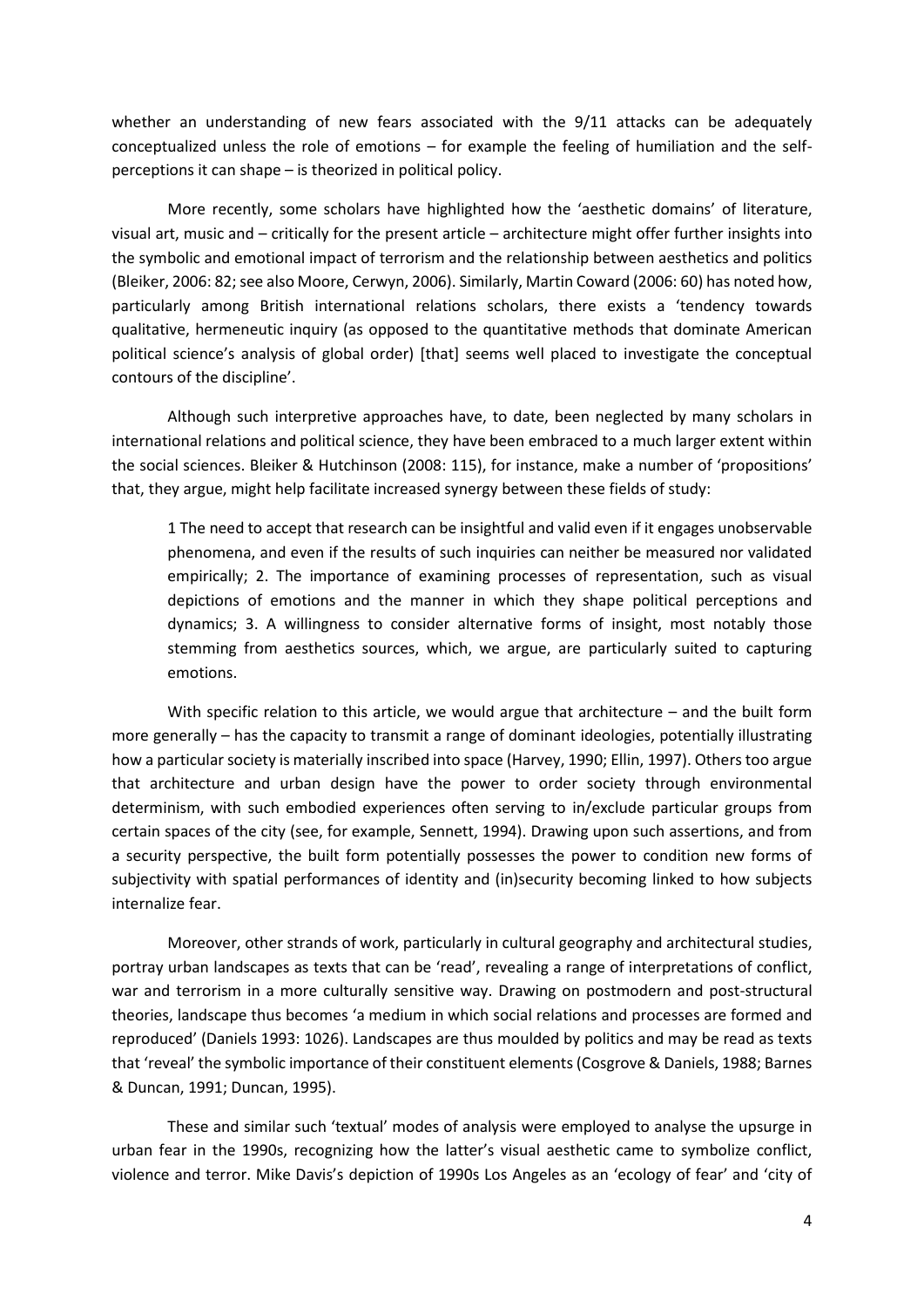quartz', brutally divided into 'fortified cells' of affluence and 'places of terror', is a case in point (Davis, 1995: 356; see also Davis, 1990, 1998). Prior studies also highlighted how symbolic markers of territorial conflict – counter-terrorism features or memorials to conflicts – produce highly symbolic (and often contested) landscapes (Jarman, 1993; Johnson, 1995). More recently, it has been proposed that such spatiality, specifically memorials to conflict, may function as a 'radical space of communication' as well as being a fixed moment for generating healing and/or didactic purposes (McKim, 2008: 83). For instance, methods of countering terrorism have been critiqued using a cultural landscape approach. In light of an upsurge in urban terrorism in the 1990s, one architecture critic asserted that urban areas are now punctuated by an 'architecture of terror', dominated by the need for increased security (Pawley, 1998). More generally, Pawley warned, new building design could become deliberately inconspicuous given that 'anonymous' design can make places less iconic and therefore at less risk of being attacked (Pawley, 1998; see also Coaffee, 2003; Weizman, 2007).

## Towards a Contemporary Urban Geopolitics?

As suggested, traditional conceptions regarding conflict and terrorism have evolved to take account of an increasingly complex, interdependent and (we are told) potentially more threatening security environment. At the city scale, such trends are perhaps most apparent when the 'meaning' of security landscapes is contested by citizens.

Today, the visible (and increasingly invisible) moulding of the built environment is conducted as a result of social and political priorities some of which are associated with security and insecurity. The 'War on Terror' is no exception, illustrating 'the inseparability of war, terror and modern urbanism' (Graham, 2004: 171), which have moved 'beyond an exclusive concern for nation states, international relations and international terror networks' (Graham, 2004: 170). In the light of this, increasing attention is now being paid to the complex and localized impact of defensive strategies upon social, political and economic life.

However, Frank Möller (2007) notes that, despite a limited discursive and linguistics turn in critical terrorism studies, the focus has been predominantly on speech and language, with little attention, until recently, being paid to visual images. That said, a special edition of *Security Dialogue*  in 2007 focused specifically on how visual culture intersects with ideas of militarization and securitization in the post-9/11 world (see Campbell & Shapiro, 2007). Here it was argued that 'visual culture is implicated in new military strategies, at the same time as it enables critical practices contesting those military strategies'. In short, 'there can be no doubt specific visual artefacts and practices have been increasingly in contention in the wake of 9/11' (Campbell & Shapiro, 2007: 133). The respective articles in the 2007 volume highlighted how various elements of an increasingly visually dominated culture – from films (Dauphinée, 2007) and television dramas (Erickson, 2007), through to cartoons (Dodds, 2007), conventional art displays (Lisle, 2007) and even video games (Power, 2007) – have been employed by state security actors. This has been for a number of reasons: to legitimize their activities; to reinforce stereotypes of the terrorist as 'other'; and to reinforce a highly visual and technology driven 'watchful politics' or 'vigilant visualities' to keep the homeland safe (Amoore, 2007). It is further proposed that such uses have attempted to create dissent regarding state security policy (Erickson, 2007).

These and similar such observations have been articulated by the counter- terror response of many Western states post-9/11. In particular, we are interested in how the transmission and reception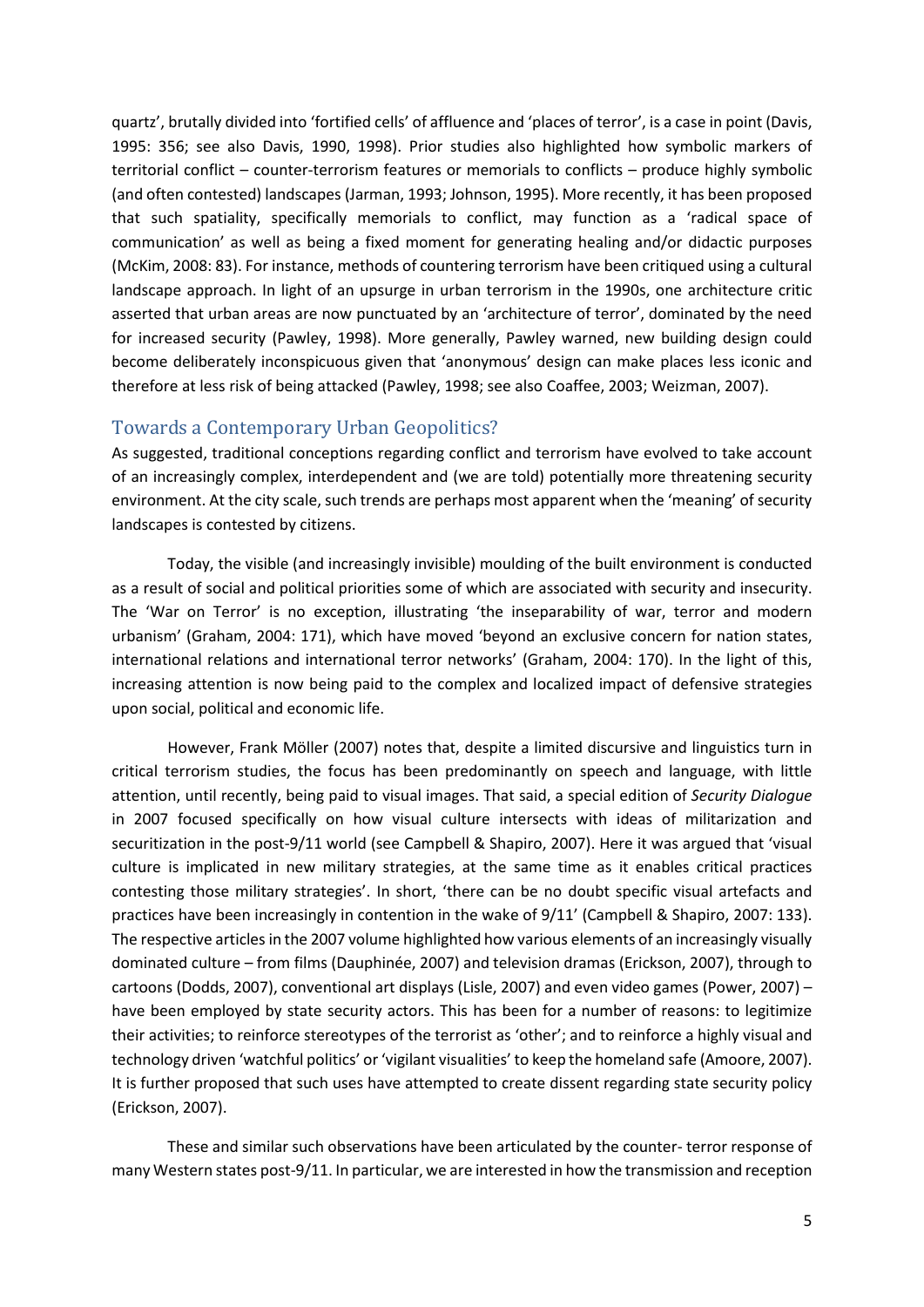of such impressions are projected through the insertion of overt and covert security features into the everyday cityscape as a method of countering emerging and anticipated terrorist modus operandi. The message from governments in many Western states is clear and is being disseminated widely: the defence of the city – of the places where people work, relax and live – is central to wider national security strategies. City builders – including architects, urban planners and designers – are increasingly expected to consume and, through practice, to rearticulate the risk-and-threat discourse in, often literally, 'concrete' forms. In essence, protective security is viewed as emblematic – a visual symbol of the 'War on Terror', or, perhaps more accurately, of defence from the 'war on the West'.

## A Changing Perception of Threat

UK security services have recently identified public places as being particularly at threat from international terrorism. In July 2007, shortly after failed car-bomb attacks against a London nightclub and Glasgow Airport, and two years after the July 2005 attack against London's transport network, Prime Minister Gordon Brown (2007) noted that 'the protection and resilience of our major infrastructure and crowded places requires continuous vigilance'. This reinforced prior warnings that, while specific targets such as embassies, military installations and key national infrastructure remain at high risk, a distinctive feature of current threats is that they 'often deliberately strike at ordinary people going about their lives' (H. M. Government, 2006: para. 35). As discussed earlier, such emerging trajectories of terrorist targeting, it was argued by the government, demand an expanded role for built-environment professionals, who would be encouraged to 'design in' protective security measures to new buildings, including safe areas, traffic-control measures and the use of blast-resistant materials.<sup>8</sup> In a further statement, the Prime Minister's spokesperson noted that the announcements would prepare 'the public for the possibility that they may start to see some changes in the physical layout of buildings where people gather' (H. M. Government, 2007).

In essence, we are told, international terrorism may visit a high street or public places in any town or city. A new front has therefore been opened in the global 'War on Terror' – the 'home front' – with a range of actors including the general public urged to help defend places from attack, or at least to take measures that will mitigate the effect of a successful strike. As argued, 'security is becoming more civic, urban, domestic and personal: security is coming home' (Coaffee & Murakami Wood, 2006: 504; see also Graham, 2001). It is to this intersection of concepts and practice that we now turn in order to illuminate the often paradoxical relationship(s) between state security policy and public perceptions of – and the emotions arising from – the 'secure' city.

#### The Aesthetic Paradox of Countering Terrorism

**.** 

Security features, particularly those proclaimed to prevent, deflect or mitigate a terrorist attack, are 'transacted': they form part of a two-way process, being at once projected or transmitted (both intentionally and unintentionally) by the state and the security services, but critically also being consumed or received by the general public and other observers. We contend that such transactions – between the transmission and reception of messages – are marked by a series of paradoxes. 'Messages' inherent within security features may also be somewhat contradictory or confusing, particularly when analysed through the prism of their 'visibility' – or, alternatively, ' invisibility' – to their intended audience(s).

<sup>&</sup>lt;sup>8</sup> See comments by Gordon Brown in the UK House of Commons, HC Deb, 14 November 2007, col. 667.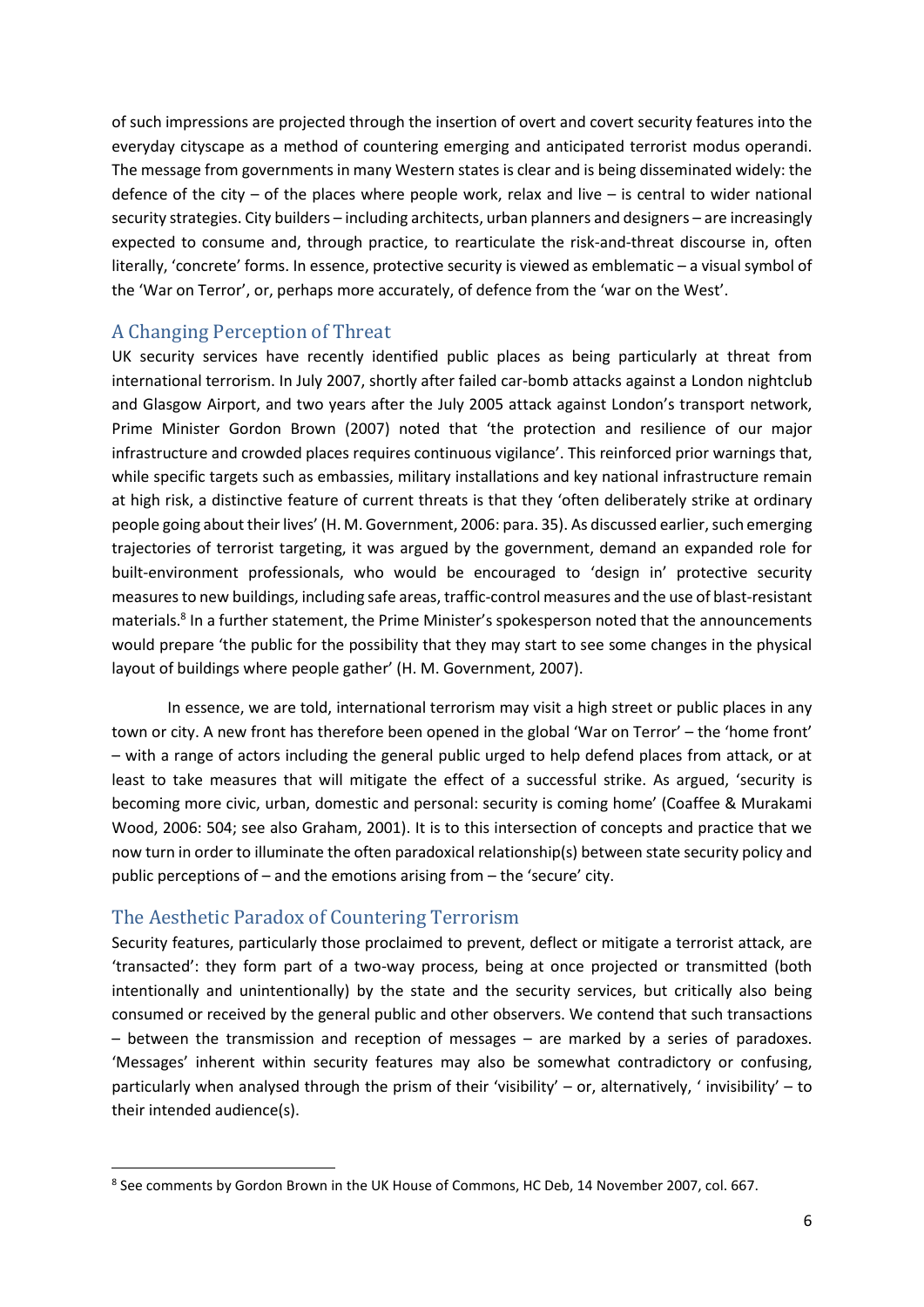These contradictions underline the subjective nature of interpretations of counter-terror interventions. For instance, secure landscapes are often constructed to convey the message to users that spaces are safe and impenetrable. Such strategies originate from a longer tradition of environmental interventions designed to help prevent crime. In the 1970s, for example, Oscar Newman (1972: 3) promoted 'defensible space': areas that were designed to deter criminal activities through both real and symbolic features. One element of defensible space particularly applicable to the counter-terrorism agenda is 'target hardening'. This is based on the premise that physical protection for a place or building can make it physically more difficult to commit a crime or attack, theoretically deterring would-be offenders. In many instances, such features are quite obvious (possibly being obtrusive) or are even 'advertised' in order to convey the message that a place or building is fortified. Two messages are sent. The public is 'told' that a place can be used in safety, while would-be perpetrators are 'told' that their malign intent is likely to be in vain or at least will require a significant degree of effort.

However, these assumptions contain a potential contradiction. While security regimes may attempt to 'transmit' feelings of safety and security through the built environment and to reassure the public, the 'reception' of these very same messages may be 'lost in translation'. Ironically, for example, security features can arouse feelings of fear and anxiety by drawing attention to the fact that one's safety and security is threatened. Boddy (2007: 279), for instance, highlights the difference between what he refers to as an 'architecture of reassurance' and the 'fear theming' of an 'architecture of dis-assurance', as exemplified by the plethora of counter-terror security features deployed in Washington DC and New York in the wake of 9/11.

This disassurance may be, on the one hand, intentional. Some counter-terror design features may in fact be a form of regulation of access and movement and a method of control over the use of physical spaces and buildings. Security measures such as barricading, surveillance, the imposition of stringent and overtly signposted rules, security announcements and access restricting security checkpoints could, in fact, intimidate the public. They may also promote other emotions – feelings of isolation, of being repressed or under constant watch or threat. For example, a recent report published by the UK Information Commissioner has highlighted how surveillance as a particular aspect of security exacerbates and institutionalizes class, race, gender, geography and citizenship (Murakami Wood, 2006: 3).<sup>9</sup> As a result, people might only be able to use urban space in a particular way due to symbolic and psychological cues embedded in street design.

On the other hand, unintentional filtering of activities might occur where some groups do not feel comfortable or welcome. As the UK government informs us, contemporary terrorism aims to make crowded places 'empty'.<sup>10</sup> As such, because of people's real or perceived fears, there may be a reticence to use public spaces. In extreme circumstances, this disassurance has been likened to a form of agoraphobia: an anxiety or mania of place (Janz, 2008: 193–194), particularly crowded places such as shopping centres (Predmore et al., 2007).

Others have also highlighted how general security infrastructure, now common in urban space to combat crime and antisocial behaviour, has wider implications. Illustrating this, Németh & Schmidt

<sup>&</sup>lt;sup>9</sup> See also House of Lords (2009: 8).

<sup>&</sup>lt;sup>10</sup> This claim permeates presentations given at current professional training events facilitated by the UK National Counter-Terrorism Security Office.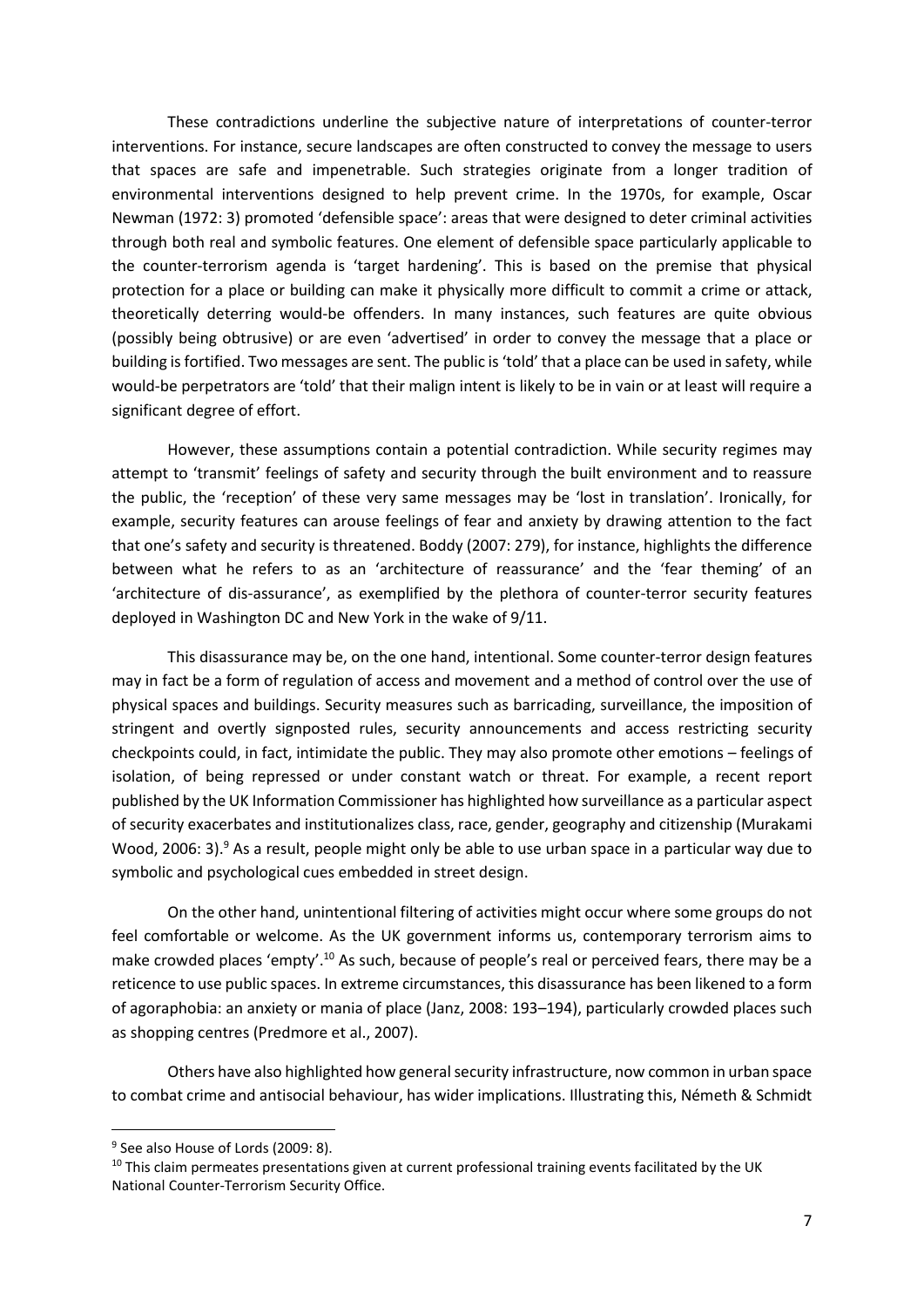(2007: 285) identify developments in counter-terror spatial management techniques according to hard (or active) control and soft (passive) control features. Hard control features include electronic surveillance, private security guards, and the laws and rules of conduct that can restrict actions, influence behaviours or impede interaction. Such 'hardened' features may be both pervasive and unsubtle, and often affect the behaviour even of those who do not aim to cause harm. Alternatively, interventions themselves may be open to abuse or even discriminate against certain sections of society or particular (racial) communities. For example, UK 'stop and search' laws have been criticized as being unfairly targeted against black and Asian people rather than white people (Ministry of Justice, 2008). Under such circumstances, while the general populace appears defended, it is under siege both from the terrorist threat and, perhaps more accurately, from the governmental response to this threat. In contrast, 'soft' strategies are rather more subtle and include aesthetic and 'streetscape' features discussed later.

To add another turn to the issue of visibility, it has also been suggested that visible security might in fact increase vulnerability to attack. Conspicuous security may identify some organizations as targets by highlighting their presence (and perceived vulnerabilities) to would-be terrorists (see, for example, Briggs, 2005). By extension, the need for the state to illustrate that it is taking the terrorist threat seriously further contributes to this paradox. For instance, the swamping of potential targets by armed police and in some cases military hardware<sup>11</sup> or the 'temporary' manipulation of spaces adjacent to sites through the placement of concrete 'Jersey' (crash) barriers to create an exclusion area for potentially hostile vehicles can be used to proclaim to the public that a threat is being heeded.

This paradox is based on the (entirely disputable) presumption that the state wants to transmit feelings of security. The state is, in many regards, symbolically weakened by terrorist attacks, and therefore counter-terrorism responses are attempts to be seen to be in control – to symbolically react to a threat in order to promote at least the illusion of resilience in the face of terrorism and to demonstrate the state's ability to afford protection to its citizens. Elsewhere, though, security policies have been critiqued as being deliberate attempts to heighten fear, based on the premise that a fearful population is easier to control (Mythen & Walklate, 2006). Brian Massumi's (2005) recent work on the USA's colour-coded public threat-assessment system is notable. Massumi argues that the alert system aims to 'calibrate the public's anxiety', to 'modulate' the fear of imminent attack and to 'trigger' the public into action. This system, noted Massumi (2005: 33), was 'designed to make visible the government's much advertised commitment to fighting the "war" on terror'.

Elsewhere, questions have been raised as to whether the 'rise of invisible security' may in fact lead to more invasive technologies, bolstering rather than undermining the security apparatus of the state (Briggs, 2005)<sup>12</sup>. This is an important point of current concern. Presently, there is a concerted effort on the part of many Western states to establish ever more unobtrusive or 'invisible' security features in the built environment. A range of pressures have converged to create such initiatives, many of which have been propagated by the state itself. First, as mentioned earlier, governments believe

<sup>&</sup>lt;sup>11</sup> For example, the deployment of tanks at Heathrow Airport in February 2003.

 $12$  It is noted here that Briggs was discussing biometric and electronic surveillance technologies as being particularly invasive, but we might apply the same logic to the omnipresence of physical security features.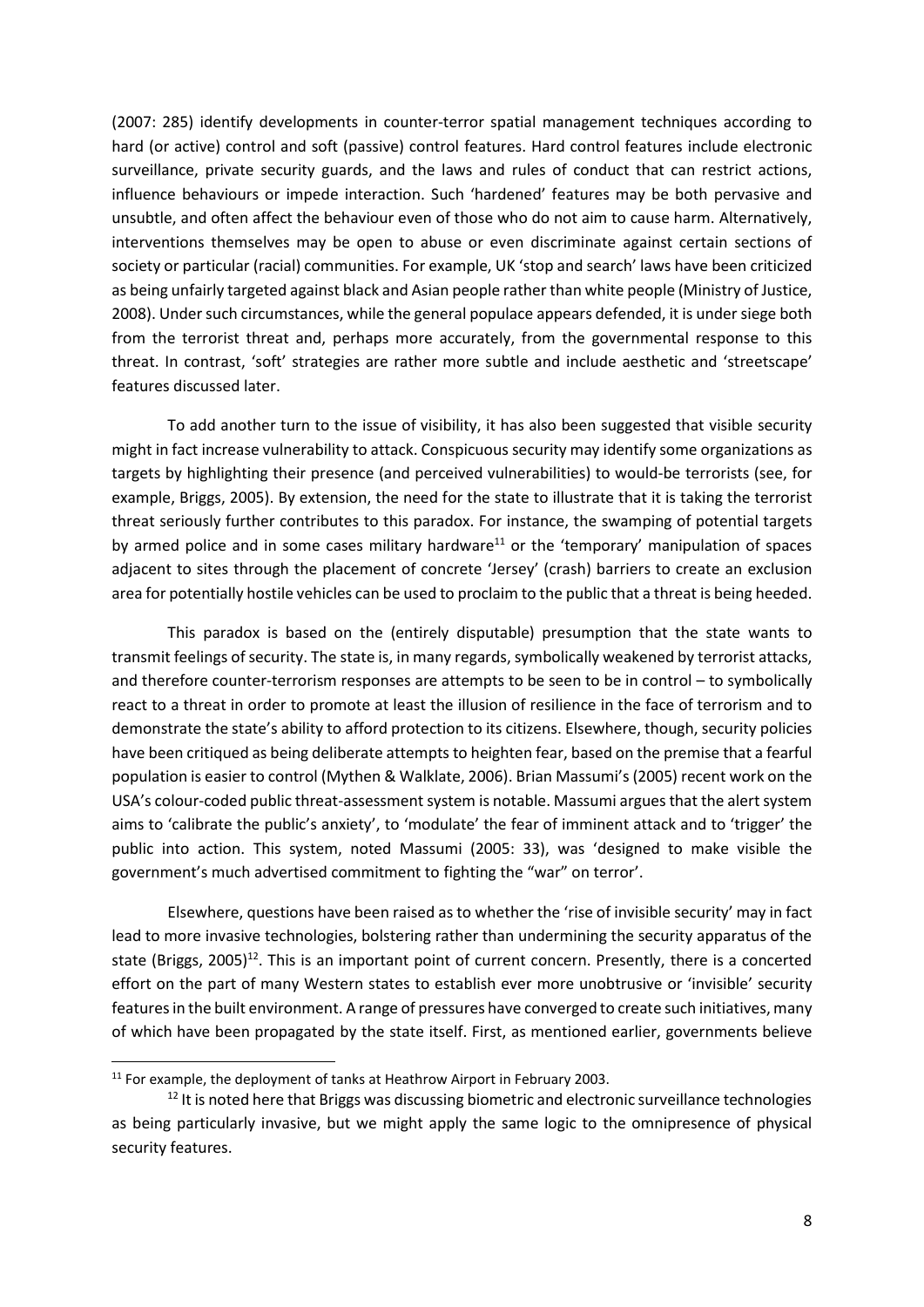that the terrorist threat and the 'War on Terror' now have a degree of permanency, as well as a pervasiveness. Therefore, security interventions are increasingly required to consider concerns regarding public acceptability (Coaffee et al., 2008), increasing pressure to adopt design features that are both more aesthetically pleasing and less obtrusive (Coaffee & O'Hare, 2008). There have been technological and aesthetic innovations regarding the development of robust security features and an associated implication that professional expertise may be co-opted in order to secure the built environment. By consequence, security features are being increasingly 'camouflaged' – or covertly embedded within the urban landscape. These counter-terrorism features may be 'invisible' to the unaccustomed eye and do not obviously serve a counter-terrorism purpose. They include aesthetically landscaped barriers or street furniture and collapsible pavements.

Such interventions can serve to combat assertions that visible security features are in fact disassuring. However, in many respects, 'invisible' security features invert the contradictions that have been outlined thus far. They potentially present areas as being insecure, therefore, statutory institutions charged with protecting the public are rendered prone to allegations that threats are not being taken seriously enough. That said, it is important to reiterate that such 'invisible' security features are often 'legible' to those who wish to do harm to or attack an area. Research and postattack analysis indicate that most attacks are conducted after a period of often quite intensive 'hostile reconnaissance', when would-be attackers survey, study and analyse (reconnoitre) potential targets.



#### **. Figure 1. An Indicative Spectrum of Visible Security**

Drawing upon these differing views, we can construct a continuum that identifies the visibility of security as being 'overt', 'stealthy' and 'invisible' (Figure 1). The following sections provide brief practical examples of security features, outlined to help populate this indicative spectrum of visible security. These pose a number of questions regarding the everyday impact and legitimation of the aesthetic securitization of urban spaces and places.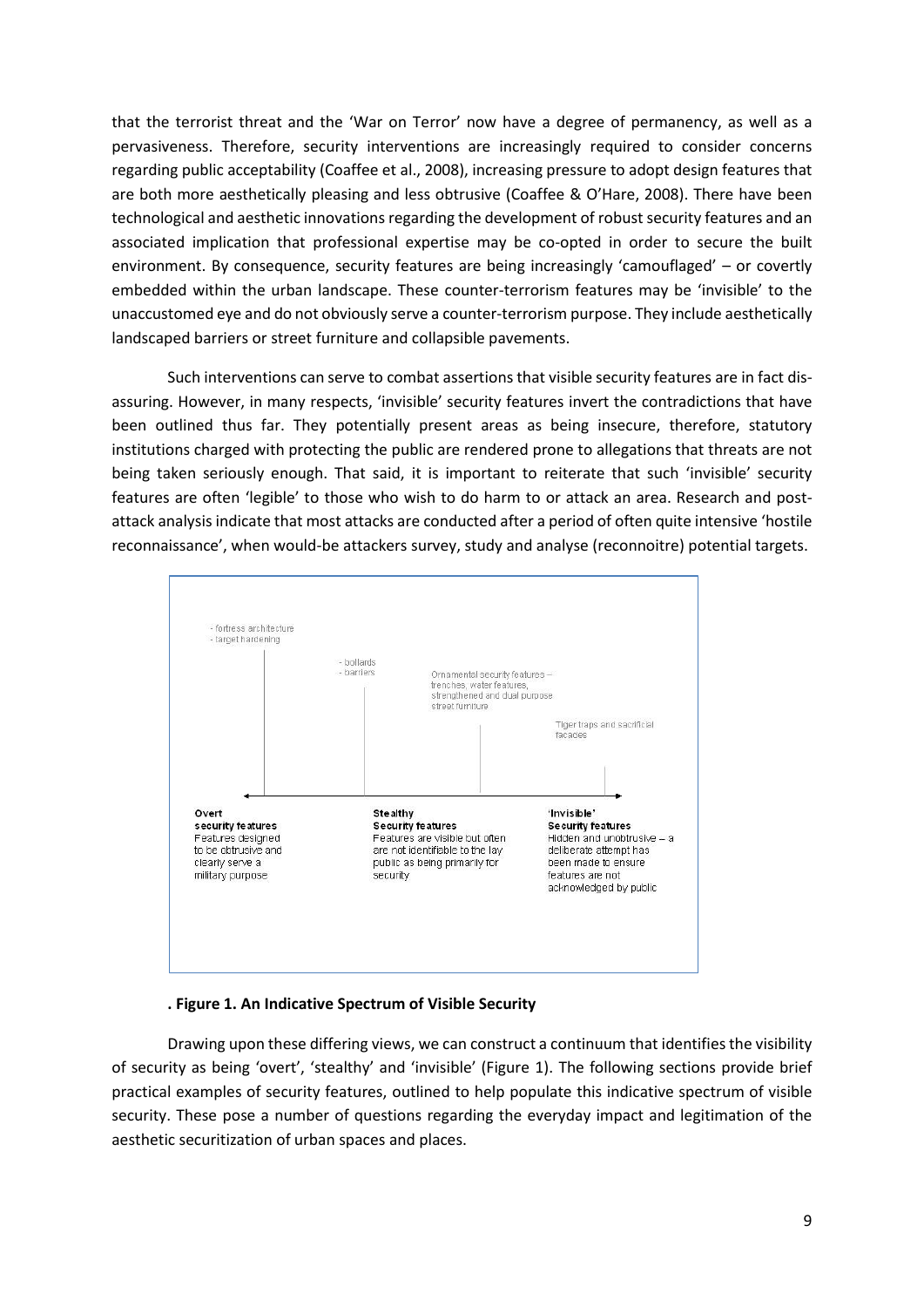# Visible and Reactionary Security in the Wake of 9/11

It has been asserted that many states, such as the USA, often disguise fear with pride, visually exaggerating interests of national security through the 'emblematic' architectures of overseas embassies (Boddy, 2007). It is recognized that such emotional and physical responses to safeguarding strategic public buildings are not unique to the current 'War on Terror'. For instance, the symbolism and security of embassies has, for a long time, transmitted a message of physical defence from attack (Boddy, 2007). Such narrative coding of urban space became far more important after 9/11 with the tightening of US embassy security designs linked to less reassuring messages, legitimizing the need for impregnability and impermeability. Against this context, which Boddy (2007: 287) calls 'a War on Terror without end', US embassies, even in the most liberal of cities, are subject to acute target hardening. Visually, this emblematic and obtrusive counter-terror architecture can create emotional dis-assurance, particularly 'for the neighbours' of an embassy.

As a case in point, mounting security concerns and public unease have led to a proposal to abandon the US embassy in Grosvenor Square, London. Reasons cited for relocation include the cost of the security retrofit in spite of the high fences, concrete barriers and crash-rated steel barriers that currently encircle the site (see Figure 2).



**Figure 2. The US Embassy, Grosvenor Square, London (2006)**

Widely described as 'the fortress in the square', the existing defences of the US London Embassy are said to have offended the 'aesthetic sensibilities' of local residents, some of whom have moved away rather than live near a perceived terrorist target. The spacious site for the proposed new embassy will, in contrast, 'provide room for the high walls and layers of security that have turned US embassies around the world into imposing fortresses over the past 10 years' (Borger, 2008: 40). By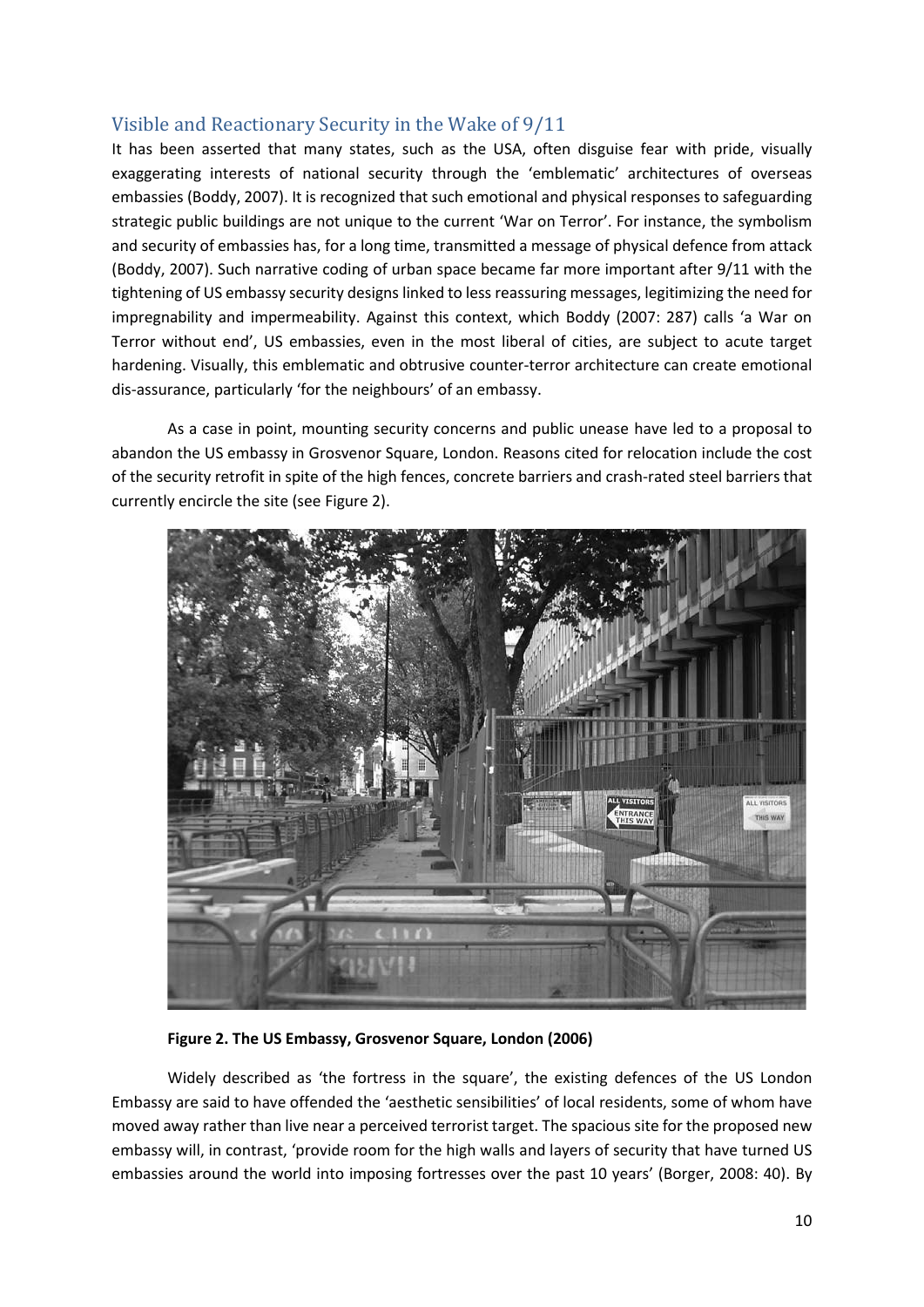extension, in a study of the enhancement of security at the US embassy in Ottawa, Canada, Jason Burke (2008: 1) has argued that 'planning has been co-opted in the name of security' through the construction of a multilayer counter-terror defence that has had significant physical, social and economic impacts. These often crude security measures, it is argued, 'detract from the aesthetic value of the street' and reduce public accessibility around the site, while increasing the perceived vulnerability of neighbouring residences and business (Burke, 2008: 17).

Critically, construction of emblematic security measures is not limited to fortified embassies. Often, in the wake of attacks, or in the face of a perceived imminent threat, security services, and even private institutions, have implemented initiatives and deployed security features with the principle goal of safeguarding particular spaces. As noted earlier, such interventions take place around sites of 'critical importance' (Sternberg & Lee, 2006), including administrative buildings and places with iconographic or symbolic significance, as well as commercial or industrial centres. There are many examples of occasions when such places were targeted, as well as the sometimes rather knee-jerk reaction to such events. In the United States, for instance, in the wake of the 1993 New York World Trade Center bomb attack and the bomb attack against the Federal building in Oklahoma in April 1995, efforts were stepped up to protect governmental and public buildings (see also Footnote 11). Again, such initiatives were not without critique. Referring to the erection of barriers around the White House in May 1995, one journalist referred to the streetscape as 'the architecture of paranoia' (Brown, 1995).

In the immediate aftermath of 9/11, such interventions at potential 'target' sites typically took the form of concrete Jersey barriers and, later, steel bollards, as well as the implementation of regular security checks of building users. Such architectures of 'dis-assurance', argues Boddy, 'exploit the fears rather than the hopes of Americans', even though they are often 'just as effective' (Boddy, 2007: 181). Other cities and places were immediately subjected to similar interventions. At selected sites in London, 'rings of concrete' were constructed at key government and business sites in a drive to induce confidence in employees and investors (Coaffee, 2004). Some of these were later painted black in a (perhaps rather futile) attempt to make them more aesthetically pleasing. Such interventions, though crude and spatially specific, are (at least superficially) effective, in that they prohibit the penetration of targets through the limitation of the permeability of spaces by would-be perpetrators of attacks.

In summary, such intervention of the security services and the military has, with time, led to stark forms of visible and overt protection being retrofitted within the built environment. These were so widespread at times that heightened security was, in effect, normalized. Again, this is not without justifiable critique. For instance, it has been charged that the US-wide effort to secure 'key' buildings after 9/11 has, in its rather haphazard and makeshift manifestation, prioritized the safety of building occupants over regard for social, economic, aesthetic or transportation considerations (Hollander & Whitfield, 2005: 244). It has also been contended that the 'guns, guards, gates' posture adopted after 9/11 was inappropriate, owing to the way such measures 'actually intensify and reinforce public perceptions of siege or vulnerability, thus heightening the sense of imminent danger and anticipation of attack' (Grosskopf, 2006: 1). Initiatives in Washington DC were unpopular with visitors and planners, and it has been asserted that 'the nation's capital has become a fortress city peppered with bollards, bunkers, and barriers' owing both to a lack of funding for 'anything nicer' and a lack of strategic coordination between policymakers (Benton-Short, 2007: 432). It has also been recognized that such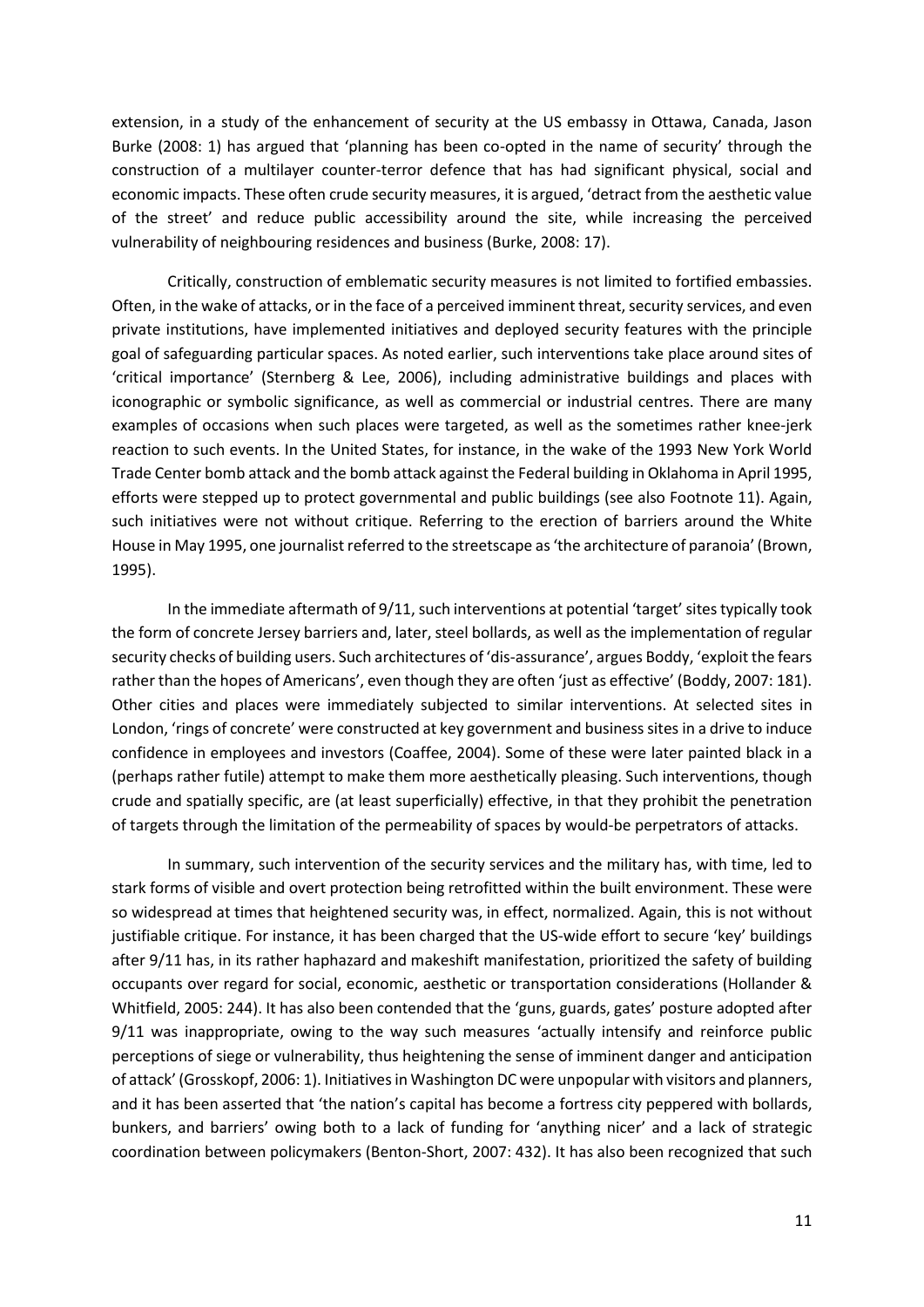features were perhaps implemented precisely because of their visibility to the public, which could potentially be 'calculated to manipulate awareness of the threat of terrorism' (Marcuse, 2006: 921).

With time, such interventions in many cities have been made permanent. This has led to further critiques surrounding the aesthetics of counter- terrorism design. As noted by Stephen Bayley (2007) in a recent newspaper article entitled 'From Car Bombs to Carbuncles', in the light of recent national security pronouncements in the UK regarding the permanency of counterterror features around key government buildings, security features must become acceptable from an aesthetic point of view: 'we might live in dangerous times, but they don't have to be ugly ones too'.

# Camouflaging Counter-Terrorist Security

Over time, as the threats from terrorism become more acute, more pervasive, and achieve greater longevity (according to state assessments), and as responses become all the more widely adopted, significant effort has been invested to ensure that security features are installed on a more enduring basis. However, given the concerns and contradictions outlined thus far, there is an increasing reluctance to deploy the highly visible features that have been employed in the past. As Peter Marcuse (2006: 921) notes,

many people object to the intrusive character of many of the manipulated responses, and some planners and architects have devoted themselves to the search for forms that conceal the anti-terror aspects of some measures: making concrete barriers with flower planters on top, making bollards inconspicuous, finding social uses for extreme setbacks, etc.

Contemporary government policy promotes transparent security, 'invisible' to the public gaze through ever more subtle, softer design features. These often also serve a dual function and, for the most part, are not as overt or as conspicuous as other features. Such policies are reflected by the fact that, in the UK and elsewhere, the state, through its security apparatus, is 'recruiting' built-environment professionals to help combat terrorism (Coaffee & O'Hare, 2008). In Washington DC, to use a particular example, planning guidance has been issued in an attempt to create security that complements or even promotes vistas, open spaces, accessibility and the iconographic significance of the city (NCPC, n.d.: 1). The subsequent National Capital Urban Design and Security Plan (NCPC, 2004: A-8), entitled 'Designing and Testing of Perimeter Security Elements', details this tension:

The Commission has grown concerned that these escalating threat assessments and potentially extreme security responses undermine its objectives for a vibrant capital city that showcases democratic ideals of openness and accessibility.

In 2007, the United States Federal Emergency Management Authority (part of the Department of Homeland Security) outlined several core aspirations of better perimeter security design. These include:

• providing an appropriate balance between the need to accommodate perimeter security for sensitive buildings and … *the vitality of the public realm*;

• providing security in the context of *streetscape enhancement* and *public realm beautification*, rather than as a separate or redundant system of components whose only purpose is security;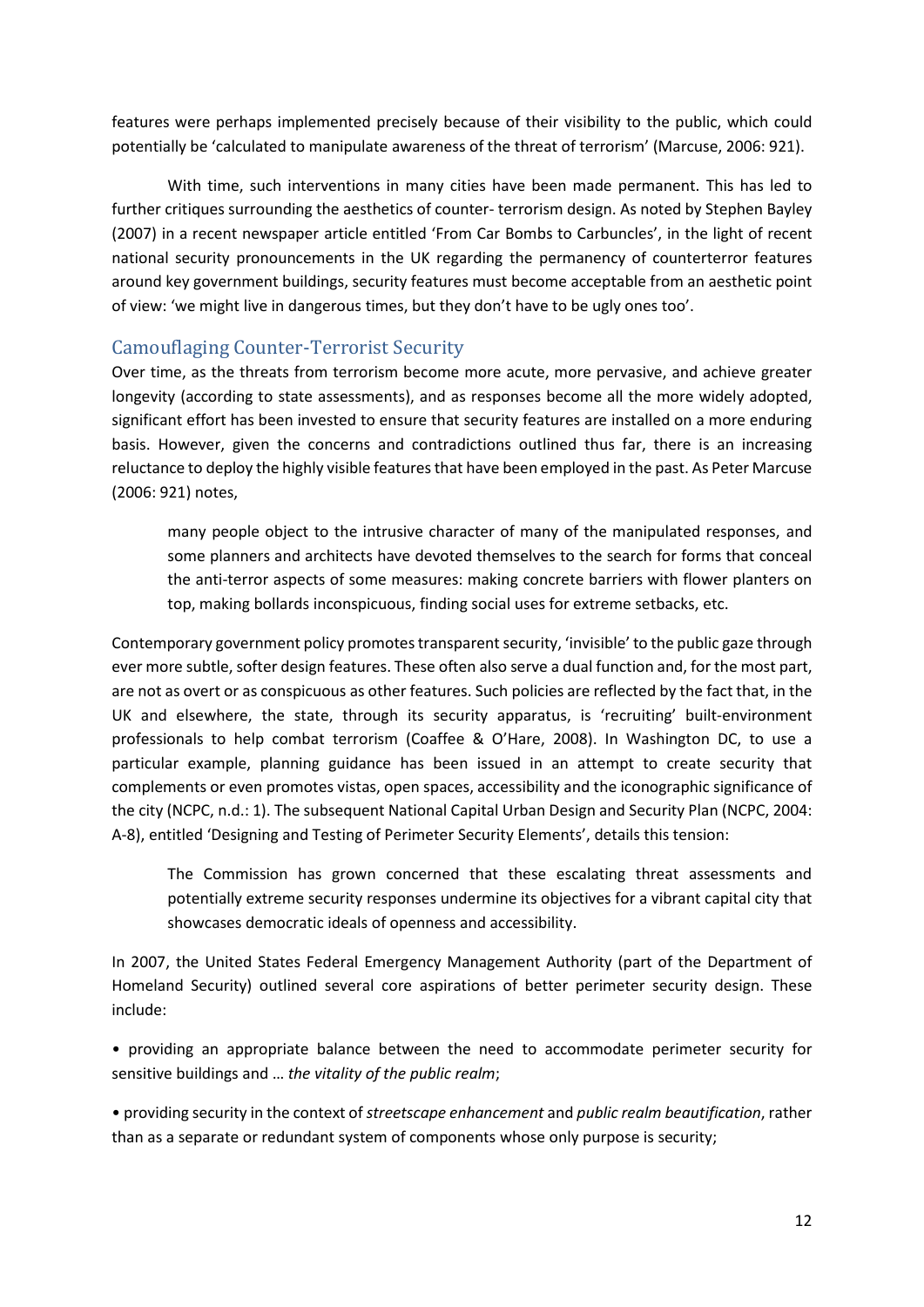• expanding the palette of elements that can gracefully provide perimeter security in a manner that does not clutter the public realm, while avoiding the monotony of endless lines of jersey barriers or bollards, which only *evoke defensiveness*;

• producing a coherent strategy for deploying specific families of streetscape and security elements in which priority is given to achieving *aesthetic continuity* along streets;

• providing perimeter security in a manner that *does not impede the City's commerce and vitality*, excessively restrict or impede operational use of sidewalks or pedestrian and vehicular mobility, nor impact the health of existing trees (FEMA, 2007: 4-1/4-2; emphasis added).

In the United Kingdom, too, recent reviews of counter-terrorist protective security have led to pressures to make security features more aesthetically pleasing. For example, recent public-realm 'streetscape' improvements in the Government Security Zone in central London have seen (supposedly) more attractive and inconspicuous security features 'designed in' in the form of balustrades (see Figures 3 and 4).

Likewise, the new Emirates Stadium in North London has actively promoted its ornamental counter-terrorism features. These are held up as a model of best practice for designing in counterterrorism features to new buildings. There, large fortified concrete letters spelling out 'Arsenal' have been deliberately situated to prevent vehicle access (see Figure 5), and have now become a favoured location for match-day fans to be photographed (BBC, 2007; Coaffee & Bosher, 2008).



**Figure 3. Security Balustrade Along Whitehall, London (January 2009)**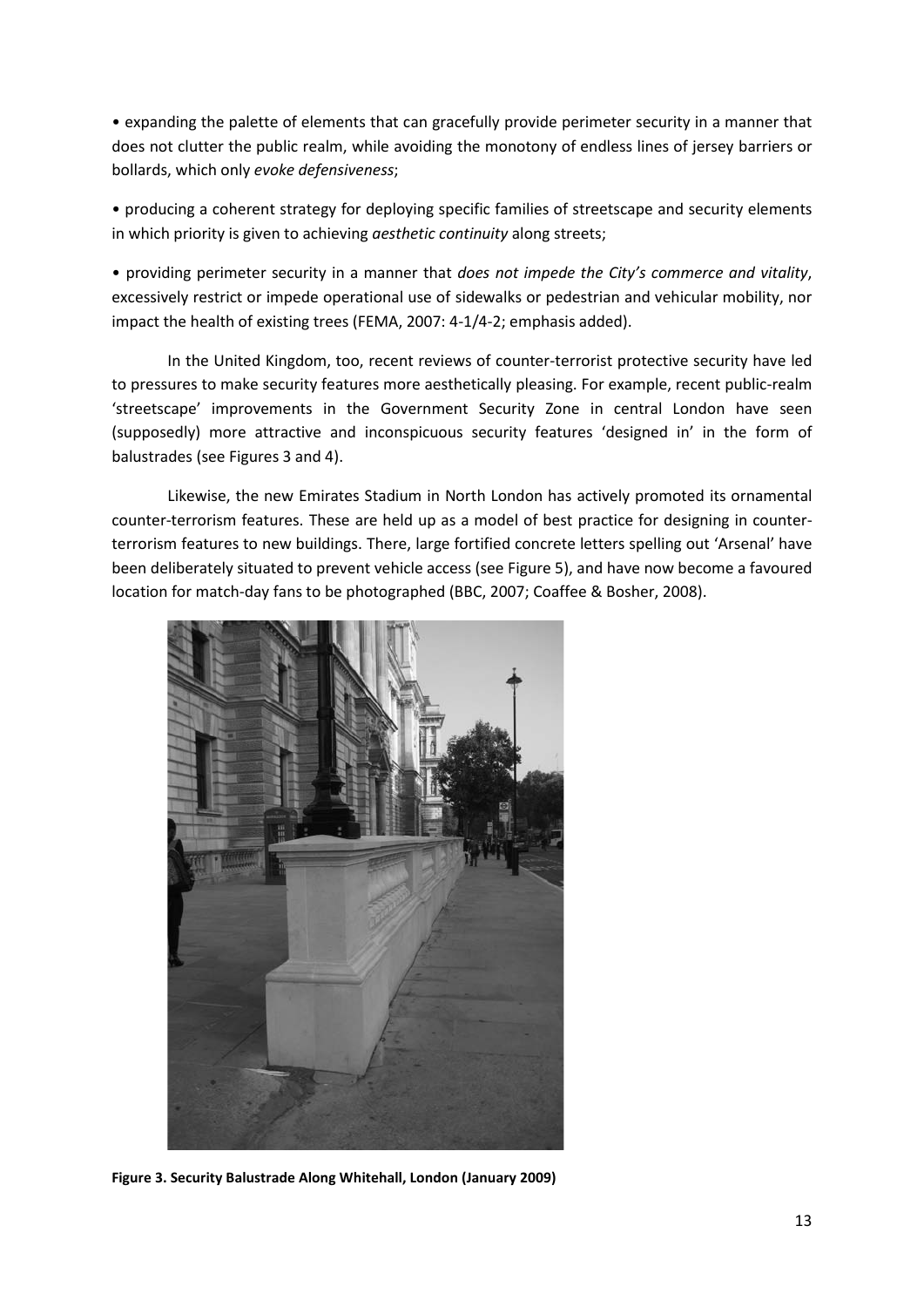

**Fig 4 Figure 4. Sign Regarding Whitehall Streetscape Improvements (January 2009)**



**Figure 5. 'ARSENAL' – Ornamental Security Façade for the Emirates Stadium (July 2003)**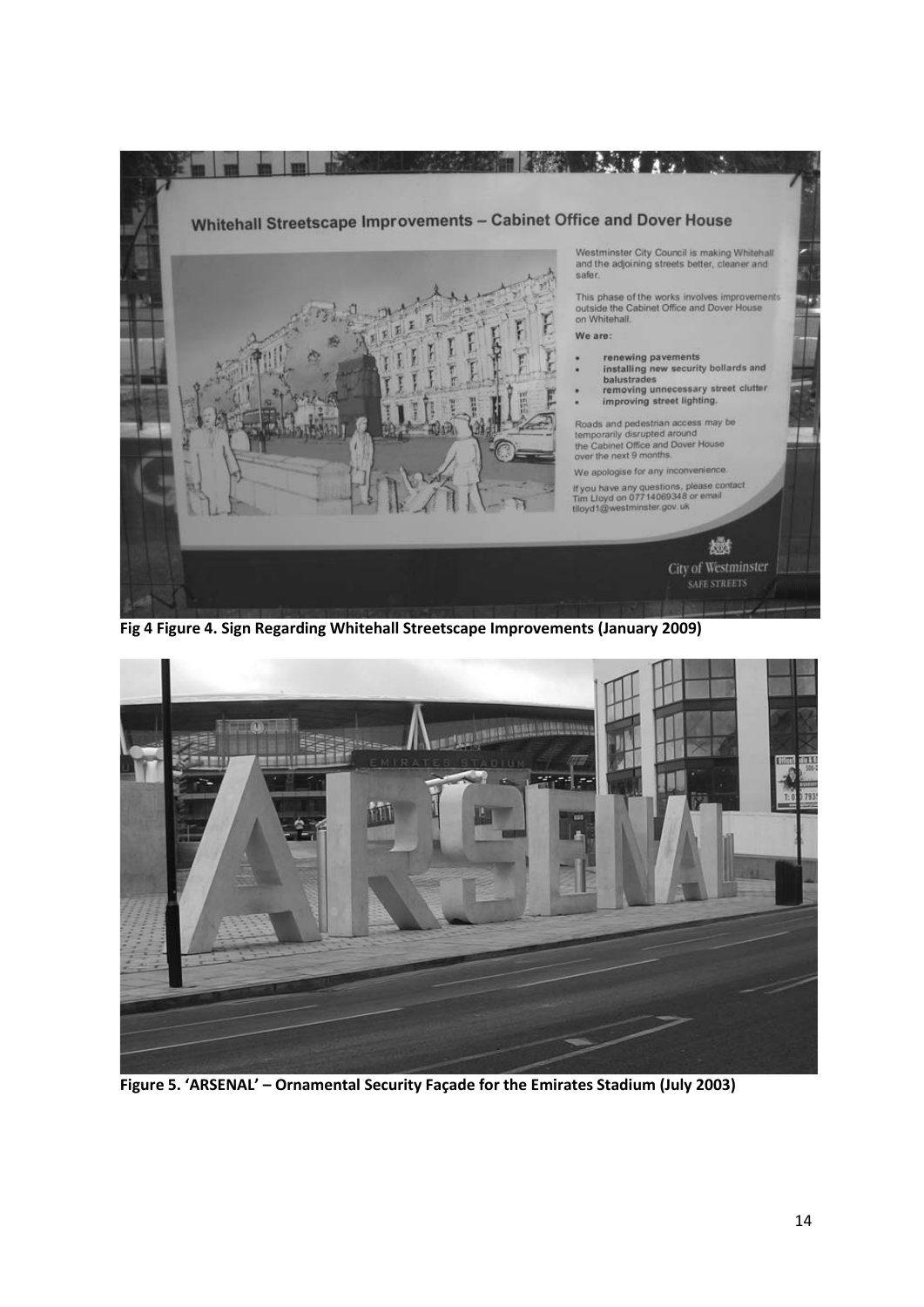Other counter-terror features may be even less obvious. For instance, expendable surfaces have been designed to dissipate when subjected to the pressure waves of a blast, and strengthened or toughened glass that can withstand even significant attacks is increasingly built into developments. In this respect, new design technology has become available to built-environment professionals to help integrate perimeter and building security less visibly and with more subtlety into the public realm. Another such feature, highly marketed as securing public areas in an almost invisible way, is a collapsible pedestrian pavement (promoted under the trademark 'Tiger Traps')<sup>13</sup> that gives way under the weight of a vehicle, trapping it in a pit some distance from potential targets. However, such interventions have been reported in some press outlets (and now, of course, in academic publications), somewhat undermining their rather invisible premise:

Outside the New York Mercantile Exchange, where oil and gold are traded just west of Ground Zero, a long row of bollards will be replaced this fall by a sidewalk punctuated with benches that will conceal a security device called a Tiger Trap: Just below a layer of paving stones is a trench filled with low-density, compressible concrete that will collapse under a heavy weight. 14

This form of protecting urban spaces is indicative of the increased importance of visual aesthetics in the 'War on Terror'. As Trevor Boddy (2007: 291) noted, it potentially 'represents the future of the hardening of public buildings and public space – soft on the outside, hard within, the iron hand inside the civic velvet glove'. Importantly, this particular approach also further illuminates the rise of fear (or, more accurately, the lack thereof) as a marketable issue. This is often exploited by the private sector, as was particularly obvious after 9/11. As Jennifer Light (2002: 612) noted, the fear of terrorism and the expansion of militarized urban space 'reminds us that many powerful economic and political interests are well served by the unbridled expansion of urban fear'.

It is also recognized that that while 'invisible' security brings many benefits, it also brings a range of challenges regarding who makes decisions and how decision makers and processes are monitored (Briggs, 2005: 69). In other words, concern has been raised that 'invisible' forms of security may risk becoming an uncontested element of political and public policy.

# **Conclusions**

As has been reiterated throughout this article, public policy and political imperatives can be viewed in our streetscapes and cities at a range of spatial scales. The recent aesthetic turn in criticalsecurity and terrorism studies draws attention to the visual interpretation of counter-terrorism policies and their impact upon the use of everyday urban spaces. In short, security policy is more than words and ideas. Its manifestation within the built environment can transmit powerful messages, both intentionally and unintentionally, eliciting a range of subjective emotional responses. As such, security policy can have a tangible impact upon the spaces in which we live, work and socialize (and how we do so), and has the potential to have an immense impact on how citizens interact with each other.

We have unpacked the range of conflicting transactions and messages that are projected. Urban defences can be formidable but are also foreboding – and on occasion are designed to be so.

<sup>13</sup> See http://www.rogersmarvel.com/BatteryParkCityStreetscapes.html.

<sup>14</sup> See Moore, Martha (2006).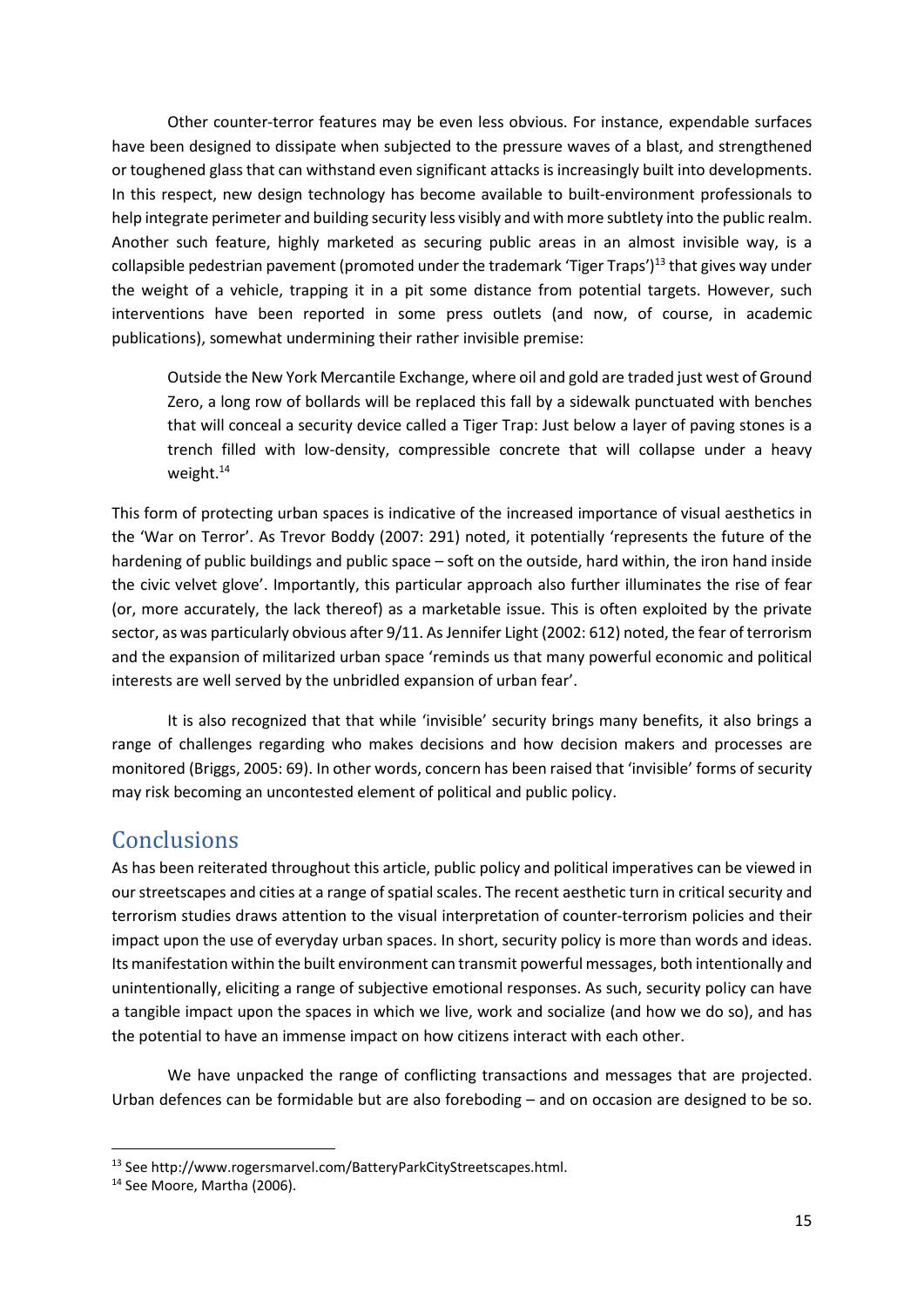But, what is the overarching message that the state wishes to send in such circumstances? And, who receives it and in what fashion? Such policies are 'authored', predominantly by the state's security services. But, clearly, their 'readers' may assume different meanings from those intended – or at least from those projected by the state. This raises questions over how different spatial and aesthetic arrangements of security features condition a 'range' of responses and the possibility for the (re)production of different forms of subjectivity.

As illustrated, despite pronouncements that the main task of the state is to protect its population, devices and designs for safety can achieve quite the opposite effect – fearfulness, suspicion, paranoia, exclusion and ultimately insecurity. Such a critique is all the more powerful given the rise to prominence of the ethos of human security. In such instances, it is critical to note that in the face of attacks and the threat aura arising from them, the state's response may in itself serve to terrorize the very people supposedly protected. By extension, when the acceptability and effectiveness of security features are considered, it must be recognized that there is a degree of fluidity. The source and target of threats can change over time, and so too can people's tolerance of invasive security or, alternatively, their desire to feel more secure.

In summary, invisible security, though potentially more aesthetically pleasing, and offering a redress to the many drawbacks of more obvious and obtrusive security interventions in the built environment, must itself be treated with a healthy degree of scepticism. Given the potential future omnipresence of 'stealthy' security, we must remain vigilant of the risk that citizens will provide passive consent to the rise to dominance of pre-emptive planning for 'inevitable' worst-case terrorist scenarios.

#### References

Amoore, Louise, 2007. 'Vigilant Visualities: The Watchful Politics of the War on Terror', *Security Dialogue* 38(2): 215–232.

Barnes, Trevor & James Duncan, eds, 1991. *Writing Worlds: Discourse, Text and Metaphor in the Representation of Landscape*. London: Routledge.

Bayley, Stephen, 2007. 'Architecture of Paranoia', *The Observer*, 18 November; available at http://www.guardian.co.uk/theobserver/2007/nov/18/features.review37 (accessed 18 November 2007).

BBC, 2007. 'How To Terror-Proof Shopping Centres and Other Buildings', 15 November; available at http://news.bbc.co.uk/1/hi/magazine/7095884.stm (accessed 15 November 2007).

Benton-Short, Lisa, 2007. 'Bollards, Bunkers, and Barriers: Securing the National Mall in Washington, DC', *Environment and Planning D: Society and Space* 25(3): 424–446.

Bleiker, Roland, 2000. *Popular Dissent, Human Agency and Global Politics*. Cambridge: Cambridge University Press.

Bleiker, Roland, 2006. 'Art After 9/11', *Alternatives* 31(1): 77–99.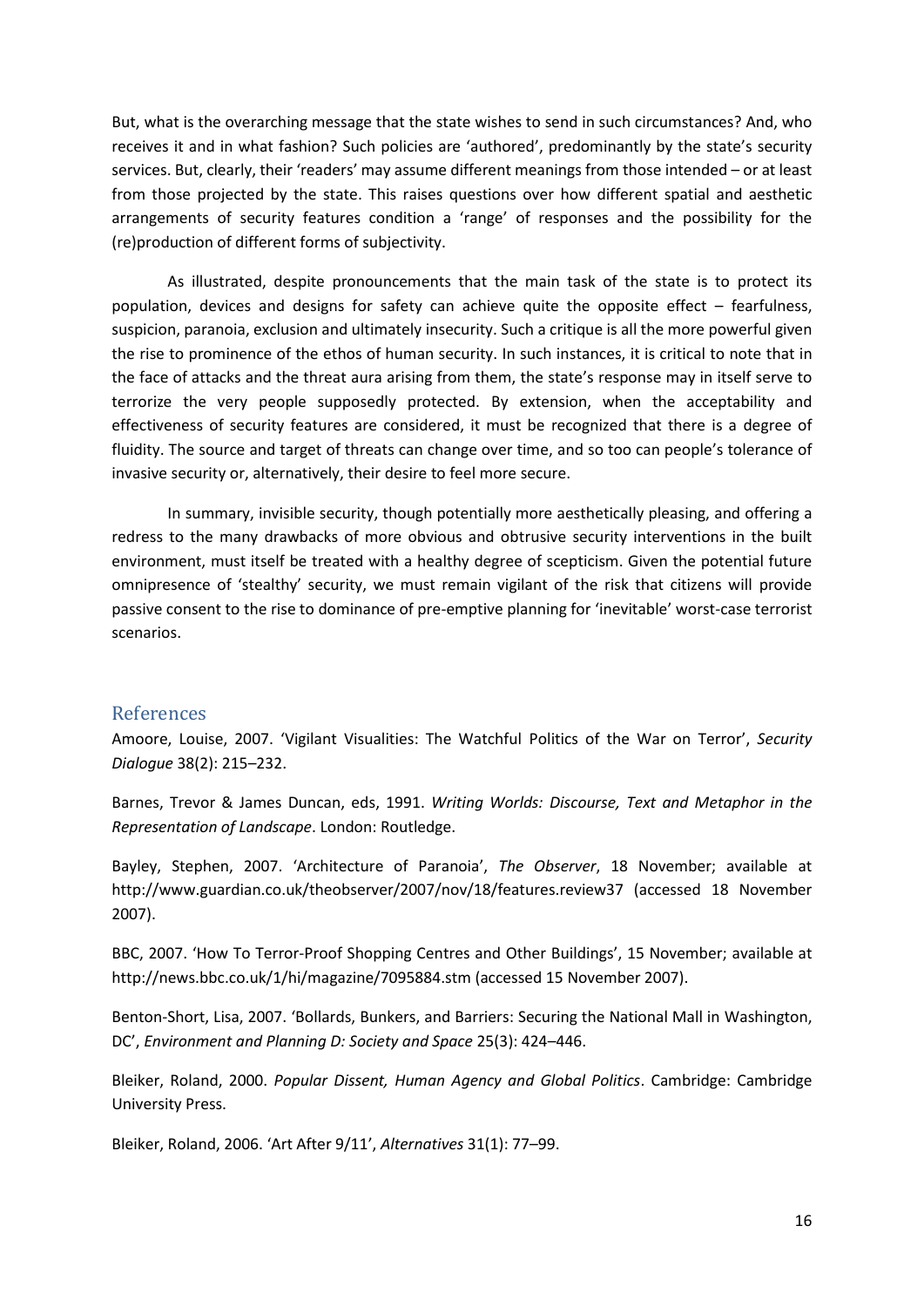Bleiker, Roland & Emma Hutchinson, 2008. 'Fear No More: Emotions and World Politics', *Review of International Studies* 34(1): 115–135.

Boddy, Trevor, 2007. 'Architecture Emblematic: Hardened Sites and Softened Symbols', in Michael Sorkin, ed., *Indefensible Space*. Abingdon: Routledge (277–304).

Borger, Julian, 2008. 'Why Is the US Embassy Moving?', *The Guardian*, 4 October.

Briggs, Rachel, 2005. *Joining Forces: From National Security to Networked Security*. London: Demos.

Brown, Gordon, 2007. 'Statement on Security'; available at http://www.number10.gov.uk/output/Page12675.asp (accessed 25 July 2007).

Brown, Patricia Leigh, 1995. 'Designs in a Land of Bombs and Guns', *New York Times*, 28 May.

Burke, Jason, 2008. 'Planning in the Face of Terrorism: Implications for the Post 9/11 City', paper presented at the Association of Collegiate Schools of Planning Conference, Chicago, IL, 6–11 July.

Cabinet Office, 2008. *The National Security Strategy of the United Kingdom: Security in an Interdependent World*. London: Cabinet Office.

Campbell, David, 2003. 'Cultural Governance and Pictorial Resistance: Reflections on the Imaging of War', *Review of International Studies* 29: 57–73.

Campbell, David. 2005**. '**The Biopolitics of Security: Oil, Empire, and the Sports Utility Vehicle', *American Quarterly* 57(3): 943–972.

Campbell, David & Michael J. Shapiro, 2007. 'Guest Editors' Introduction', *Security Dialogue* 38(2): 131–137.

Coaffee, Jon, 2003. *Terrorism, Risk and the City: The Making of a Contemporary Urban Landscape*. Aldershot: Ashgate.

Coaffee, Jon, 2004. 'Rings of Steel, Rings of Concrete and Rings of Confidence: Designing Out Terrorism in Central London Pre and Post 9/11', *International Journal of Urban and Regional Research* 28(1): 201–211.

Coaffee, Jon & Lee Bosher, 2008. 'Integrating Counter-Terrorist Resilience into Sustainability', *Proceedings of the Institute of Civil Engineers: Urban Design and Planning* 161 (Issue DP): 75–84.

Coaffee, Jon & David Murakami Wood, 2006. 'Security Is Coming Home: Rethinking Scale and Constructing Resilience in the Global Urban Response to Terrorist Risk', *International Relations* 20(4): 503–517.

Coaffee, Jon & Paul O'Hare, 2008. 'Urban Resilience and National Security: The Role for Planners', *Proceeding of the Institute of Civil Engineers: Urban Design and Planning* 161 (Issue DP4): 171–182.

Coaffee, Jon; Cerwyn Moore, David Fletcher & Lee Bosher, 2008. 'Resilient Design for Community Safety & Terror-Resistant Cities', *Proceeding of the Institute of Civil Engineers: Municipal Engineer* 161 (Issue ME2): 103–110.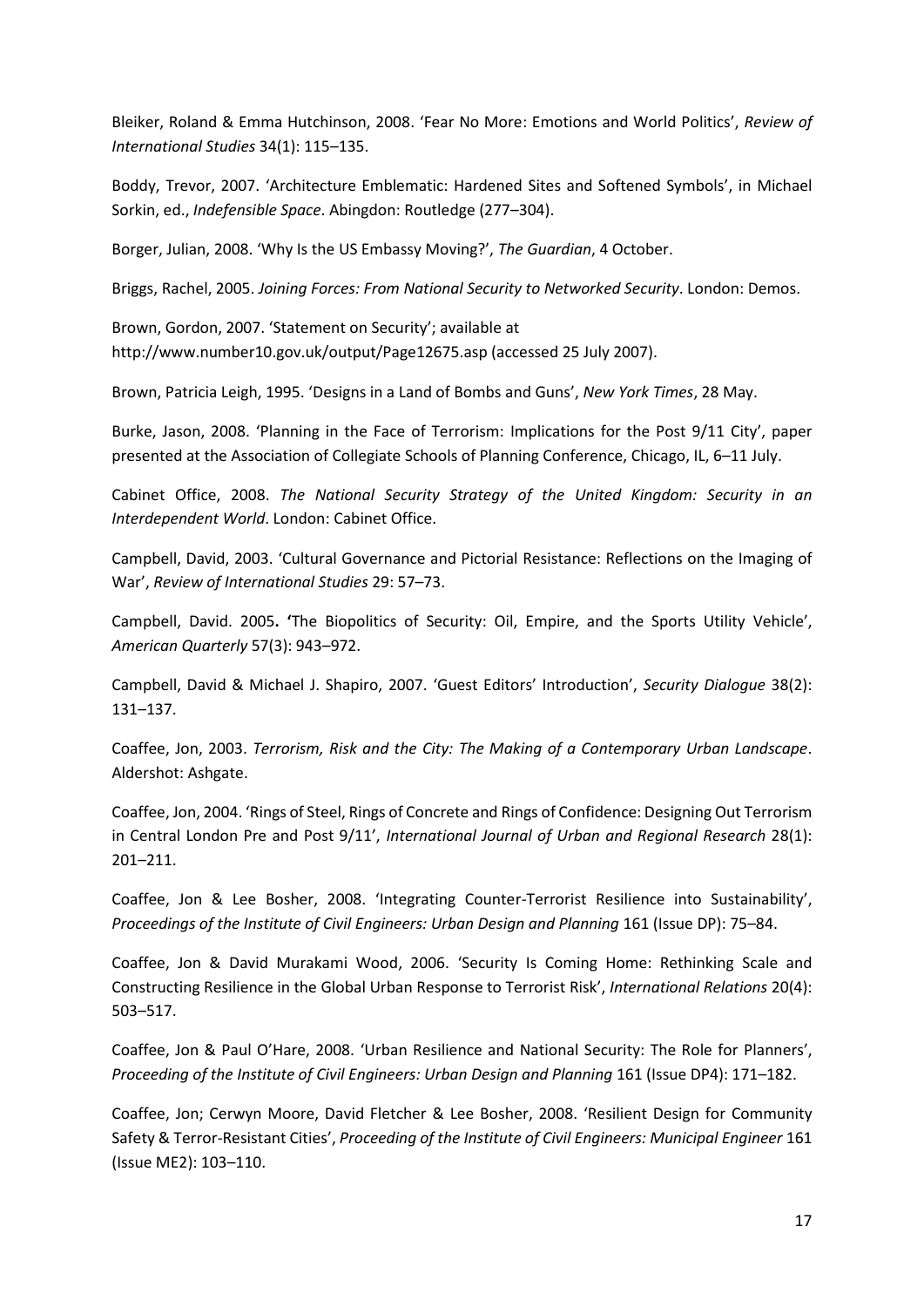Cosgrove, Dennis & Stephen Daniels, 1988. *The Iconography of Landscape*. Cambridge: Cambridge University Press.

Coward, Martin, 2006. 'International Relations in the Post-Globalisation Era', *Politics* 26(1): 54–61.

Croft, Stuart, 2006. *Culture, Crisis and America's War on Terror*. Cambridge: Cambridge University Press.

Daniels, Stephen, 1993. *Fields of Vision: Landscape Imagery and National Identity in England and the United States*. Princeton, NJ: Princeton University Press.

Dauphinée, Elizabeth, 2007. 'The Politics of the Body in Pain: Reading the Ethics of Imagery', *Security Dialogue* 38(2): 139–155.

Davis, Mike, 1990. *City of Quartz: Excavating the Future of Los Angeles*. London: Verso.

Davis, Mike, 1995. 'Fortress Los Angeles: The Militarization of Urban Space', in Philip

Kasinitz, ed., *Metropolis: Center and Symbol of Our Times*. London: Macmillan (355–368).

Davis, Mike, 1998. *Ecology of Fear: Los Angeles and the Imagination Of Disaster*. New York: Metropolitan.

Deleuze, Giles, 1992. 'Postscript on the Societies of Control', *October* 59 (Winter): 3–7.

Dodds, Klaus, 2007. 'Steve Bell's Eye: Cartoons, Geopolitics and the Visualization of the "War on Terror"', *Security Dialogue* 38(2): 155–177.

Duncan, James, 1995. 'Landscape Geography, 1993–1994', *Progress in Human Geography* 19(3): 414– 422.

Ellin, Nan., ed., 1997. *Architecture of Fear*. New York: Princeton Architectural Press.

Erickson, Christian W., 2007. 'Counter-Terror Culture: Ambiguity, Subversion, or Legitimization', *Security Dialogue* 38(2): 197–214.

Federal Emergency Management Authority (FEMA), 2007. *Site and Urban Design form Security: Guidance Against Potential Terrorist Attacks*. Washington, DC: FEMA.

Fierke, Karen, 2007. *Critical Approaches to International Security Polity*. Cambridge: Polity.

Foucault, Michel, 1977. *Discipline and Punish: The Birth of the Prison*. London: Penguin.

Graham, Stephen, 2001, 'In a Moment: On Global Mobilities and the Terrorised City', *City* 5(3): 411– 415.

Graham, Stephen, 2004. 'Postmortem City', *City* 8(2): 165–196.

Grosskopf, Kevin R., 2006. 'Evaluating the Societal Response to Antiterrorism Measures', *Journal of Homeland Security and Emergency Management* 3(2): 1–9.

Hardt, Michael & Antonio Negri, 2002. *Empire.* Cambridge, MA: Harvard University Press.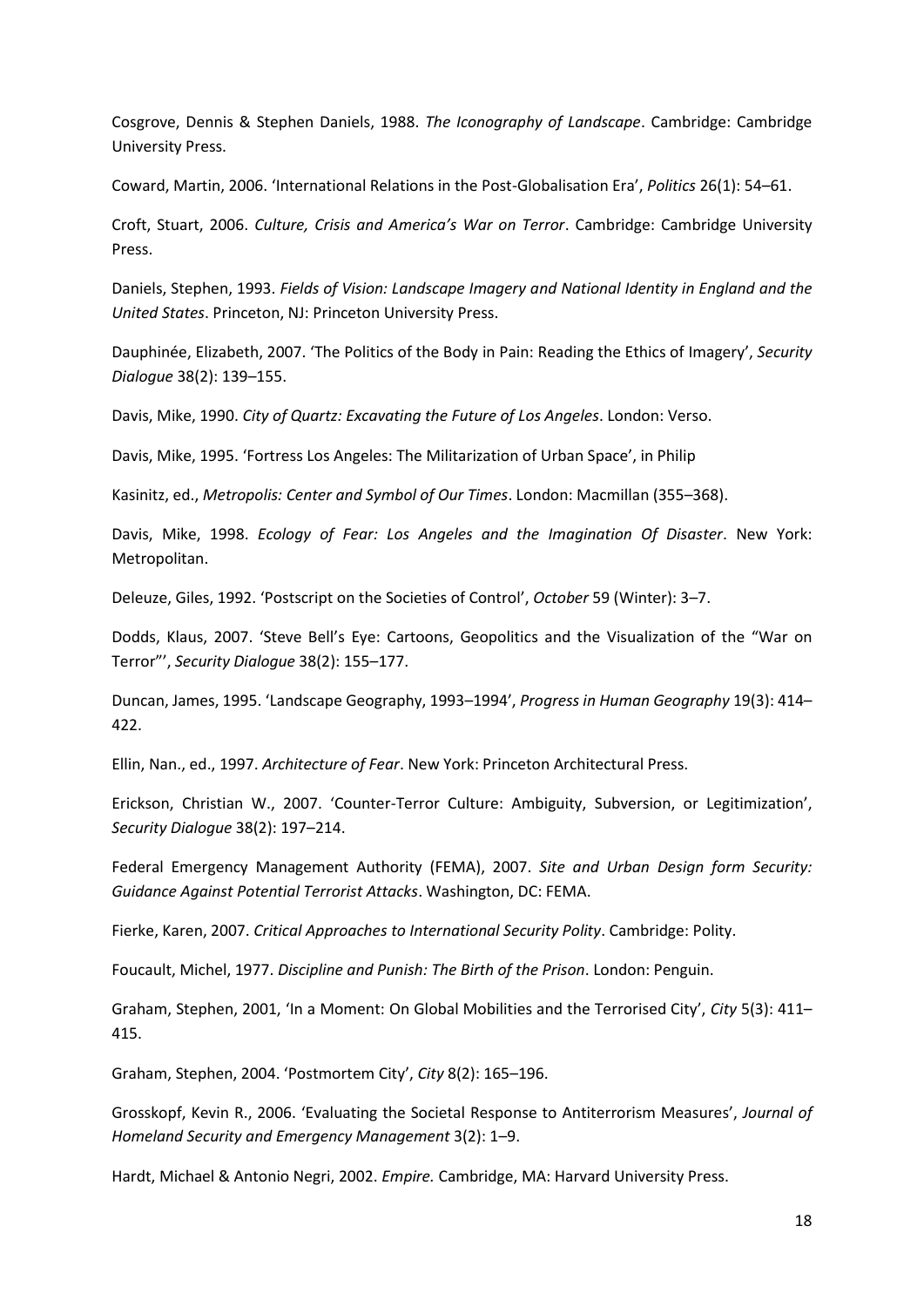Harvey, David, 1990. *The Condition of Postmodernity*. Oxford: Blackwell.

Hawkesworth, Marian I., 2002. *The Spatialities of Facial Disfigurement: The Case of Acne,* unpublished doctoral thesis, University of East Anglia.

H. M. Government, 2006. 'Countering International Terrorism: The United Kingdom's Strategy'. London: HMSO.

H. M. Government, 2007. 'Afternoon Press Briefing', 14 November; available at www.number10.gov.uk/output/Page13763.asp (accessed 14 November 2007).

Hollander, Justin & Crofton Whitfield, 2005. 'The Appearance of Security Zones in US Cities After 9/11', *Property Management* 23(4): 244–256.

House of Lords, 2009. *Surveillance: Citizens and the State. Volume I.* London: HMSO.

Jackson, Richard, 2005. *Writing the War on Terror.* Manchester: Manchester University Press.

Janz, Bruce, 2008. 'The Terror of Place: Anxieties of Place and the Cultural Narrative of Terrorism', *Ethics, Place and Environment* 11(2): 191–203.

Jarman, Neil, 1993. 'Intersecting Belfast', in Brian Bender, ed., *Landscape: Politics and Perspectives*. Oxford: Berg (107–138).

Johnson, Nuala, 1995. 'Cast in Stone: Monuments, Geography, and Nationalism', *Environment and Planning D: Society and Space* 13(1): 51–65.

Krause, Keith & Michael C. Williams, eds, 1997. *Critical Security Studies: Concepts and Cases*. London: UCL Press.

Light, Jennifer, 2002. 'Urban Security from Warfare to Welfare', *International Journal of Urban and Regional Research* 26(3): 607–613.

Lisle, Debbie, 2007. 'Benevolent Patriotism: Art, Dissent and the American Effect', *Security Dialogue*  38(2): 233–250.

McDonald, Matt, 2002. 'Human Security and the Construction of Security', *Global Society* 16(3): 277– 295.

McKim, Joel, 2008. 'Agamben at Ground Zero: A Memorial Without Content', *Theory, Culture & Society*  25(5): 83–103.

Marcuse, Peter, 2006. 'Security or Safety in Cities? The Threat of Terrorism After 9/11', *International Journal of Urban and Regional Research* 30(4): 919–929.

Massumi, Brian, 1993. 'Preface', in Brian Massumi, ed., *The Politics of Everyday Fear*. Minneapolis, MN: University of Minnesota Press (vii–x).

Massumi, Brian, 2005. 'Fear (The Spectrum Said)', *Positions* 13(1): 31–48.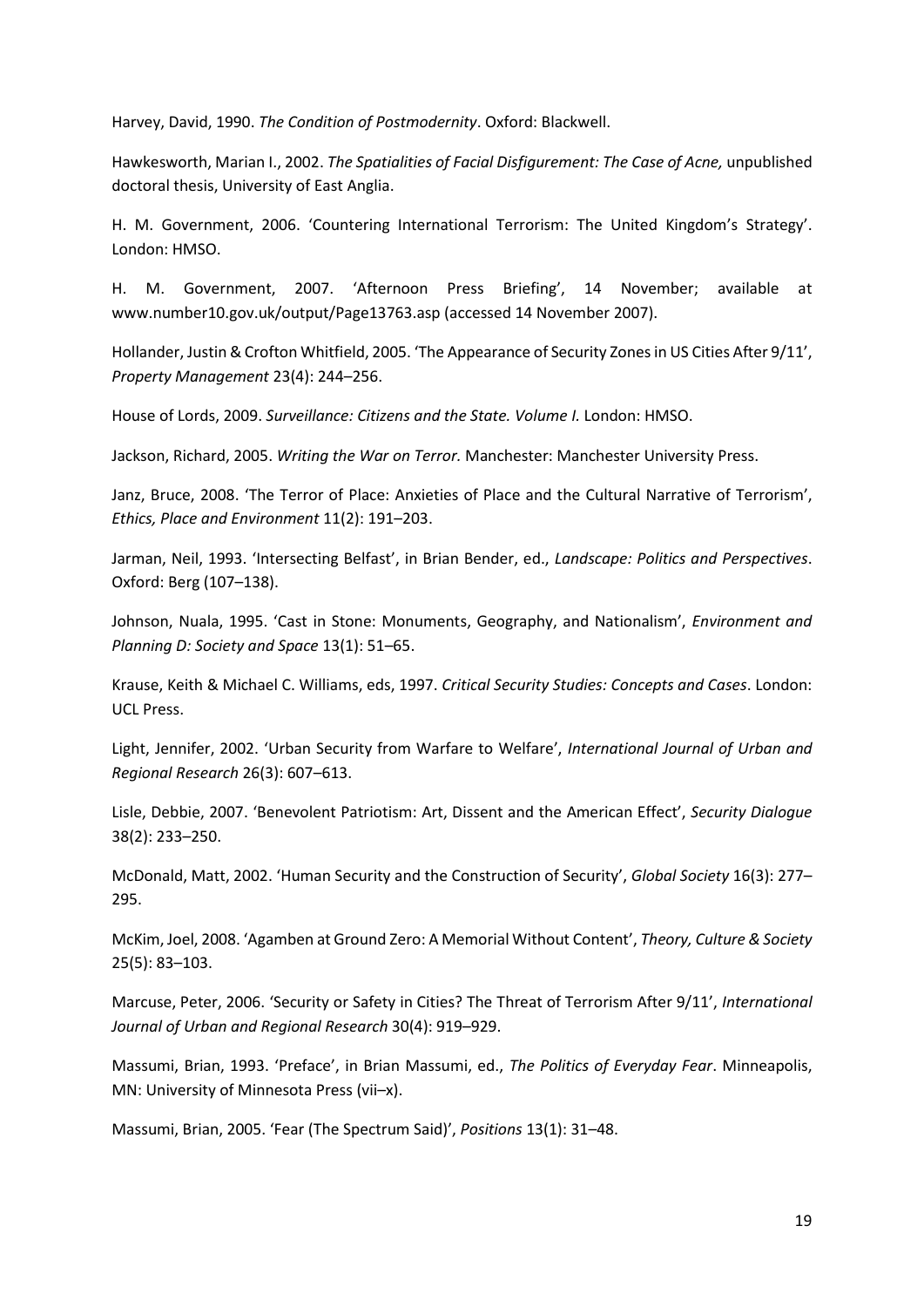Ministry of Justice, 2008. *Statistics on Race and the Criminal Justice System 2006–07*. London: Ministry of Justice.

Möller, Frank, 2007. 'Photographic Interventions in the Post-9/11 Security Policy', *Security Dialogue*  38(2): 179–196.

Moore, Cerwyn, 2006. 'Reading the Hermeneutics of Violence: The Literary Turn and Chechnya', *Global Society* 20(2): 179–198.

Moore, Martha, 2006. 'Defensive Devices Designed To Blend In with New York', *USA Today,* 31 July; available at http://www.usatoday.com/news/nation/2006-07-31-nysecurity\_x.htm (accessed 31 July 2006).

Murakami Wood, David, ed., 2006. *A Report on the Surveillance Society,* report for the UK Information Commissioner by the Surveillance Studies Network. Wilmslow, UK:

Office of the Information Commissioner; available at:

http://www.ico.gov.uk/upload/documents/library/data\_protection/practical\_application/surveillanc e\_society\_full\_report\_2006.pdf (accessed 25 June 2009).

Mythen, Gabe & Sandra Walklate, 2006. 'Communicating the Terrorist Risk: Harnessing a Culture of Fear', *Crime, Media and Culture* 2(2): 123–144.

National Capital Planning Commission (NCPC), n.d. *Designing and Testing of Perimeter Security Elements.* Washington, DC: NCPC.

National Capital Planning Commission (NCPC), 2004. *The National Capital Urban Design and Security Plan*. Washington, DC: NCPC.

Németh, Jeremy & Stephan Schmidt, 2007. 'Toward a Methodology for Measuring the Security of Publicly Accessible Spaces', *Journal of the American Planning Association* 73(3): 283–297.

Newman, Oscar, 1972. *Defensible Space: Crime Prevention Through Urban Design.* New York: Macmillan.

Paris, Roland, 2001. 'Human Security: Paradigm Shift or Hot Air?', *International Security* 26(2): 87–102.

Pawley, Martin, 1998. *Terminal Architecture*. London: Reaktion.

Power, Marcus, 2007. 'Digitized Virtuosity: Video War Games and Post 9/11 Cyber-Deterrence', *Security Dialogue* 38(2): 217–288.

Predmore, Carolyn E.; Janet Rovenpor, Alfred R. Manduley & Tara Radin, 2007. 'Shopping in an Age of Terrorism', *Competitive Review: An International Business Journal* 17(3): 170–180.

Richardson, Tim, 1996. 'Foucauldian Discourse: Power and Truth in Urban and Regional Planning', *European Planning Studies* 4(3): 279–292.

Rose, Nicholas, 2000. 'Government and Control', *British Journal of Criminology* 40(2): 321–339.